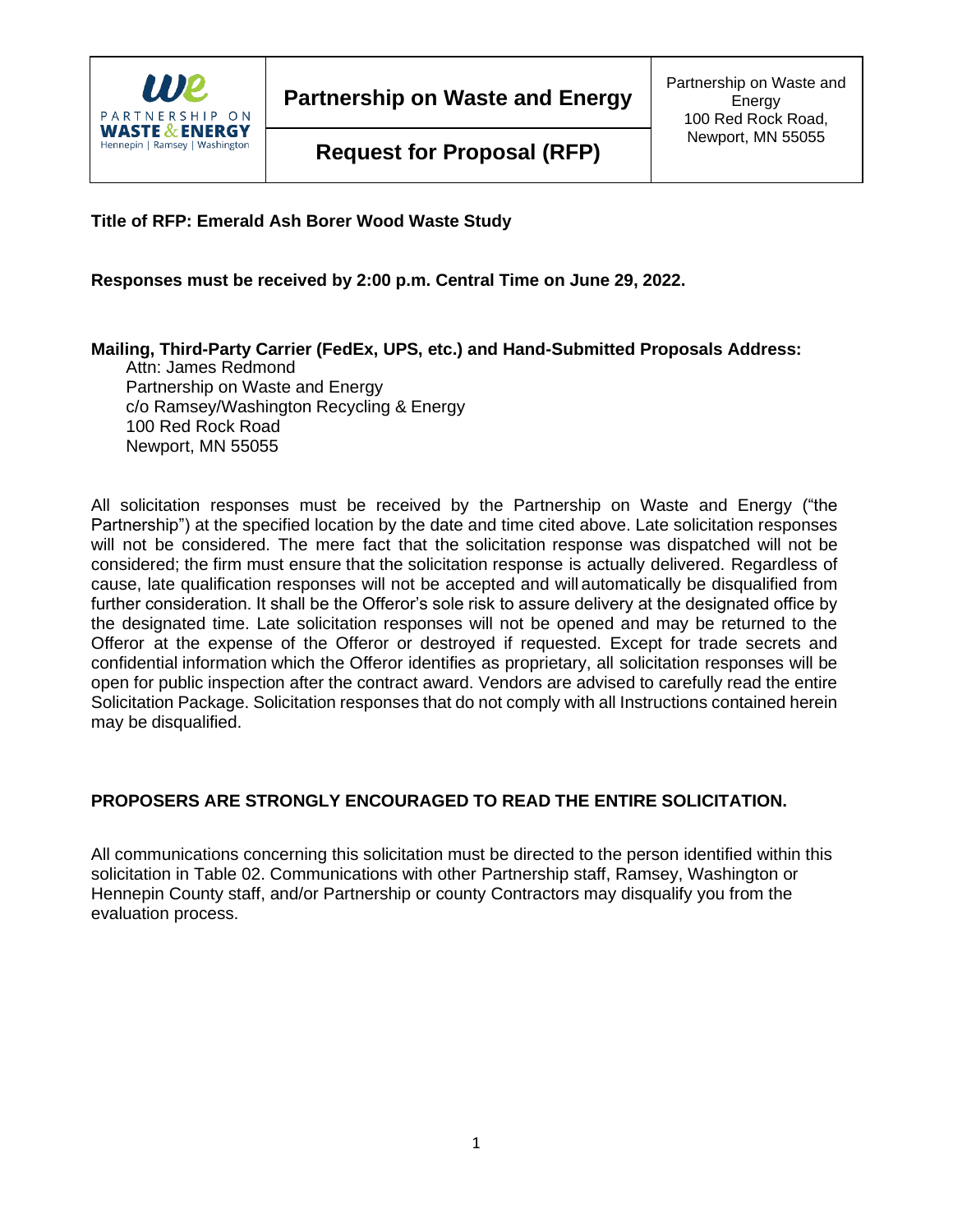

# **EMERALD ASH BORER WOOD WASTE STUDY RFP**

# **TABLE OF CONTENTS**

| <b>Section</b><br><u> 1989 - Johann Stoff, amerikansk politiker (d. 1989)</u> |                                        | Page |  |
|-------------------------------------------------------------------------------|----------------------------------------|------|--|
| 1.0                                                                           |                                        |      |  |
| 2.0                                                                           |                                        |      |  |
| 3.0                                                                           |                                        |      |  |
| 4.0                                                                           |                                        |      |  |
| 5.0                                                                           |                                        |      |  |
|                                                                               |                                        |      |  |
|                                                                               |                                        |      |  |
|                                                                               |                                        |      |  |
|                                                                               | <b>Attachment 4: Scope of Services</b> |      |  |
|                                                                               | Attachment E. Dries Werkchast          |      |  |

**Attachment 5: Price Worksheet**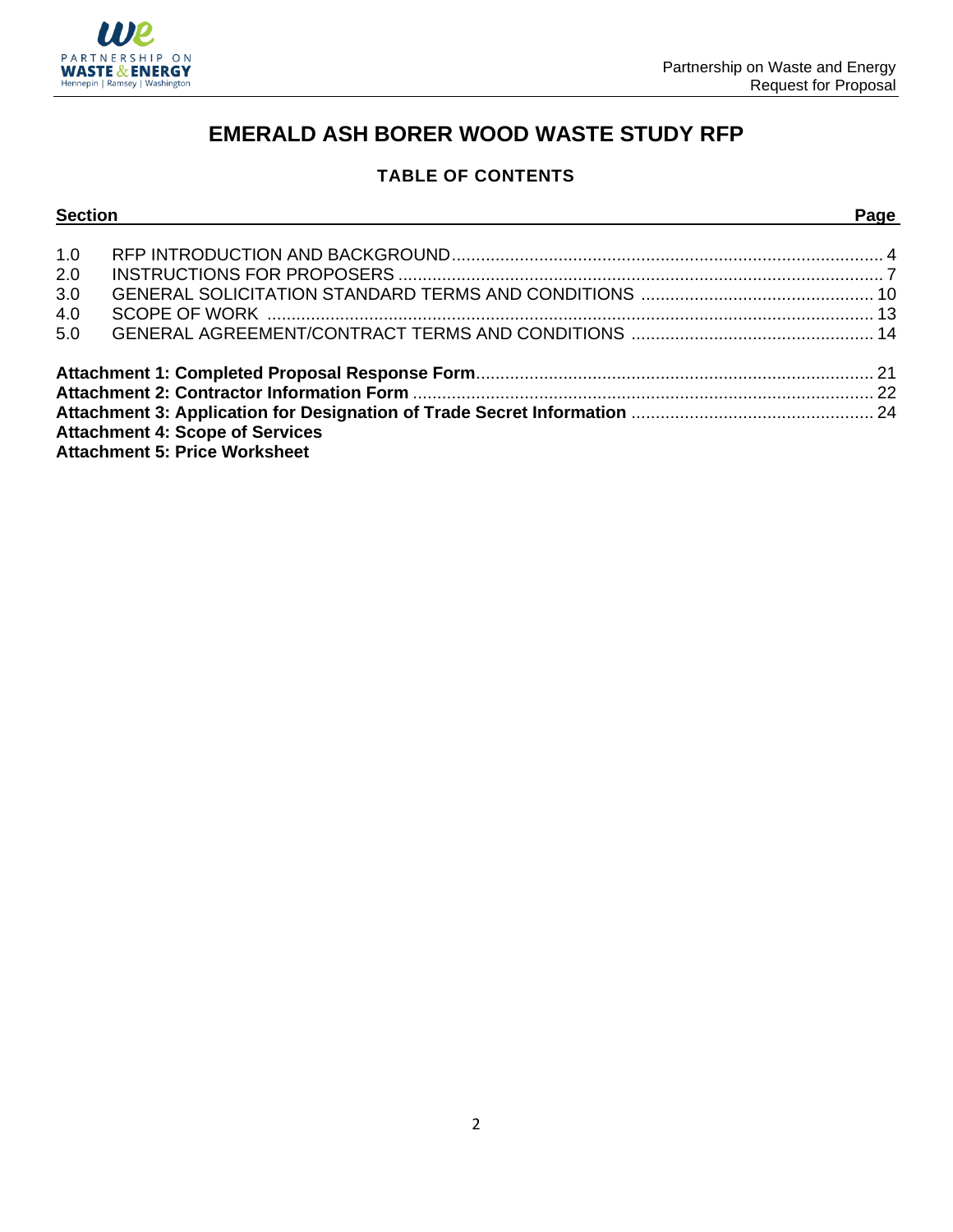

**This page is intentionally left blank**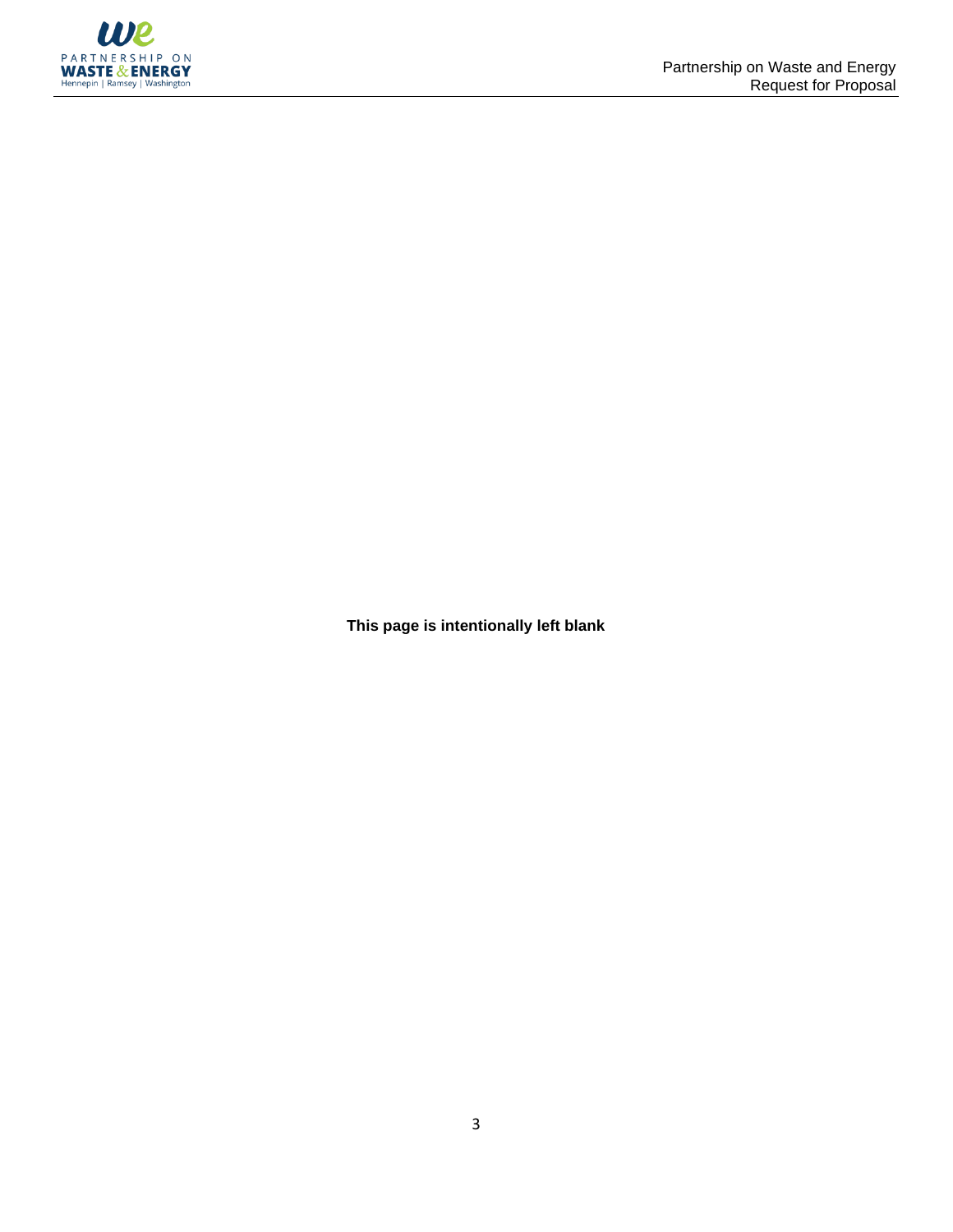

# **1.0 RFP Introduction and Background**

### **1.1. Solicitation Description and Process**

Terms and Conditions governing this solicitation, including applicable insurance requirements, are included as a part of this document. The Partnership on Waste and Energy ("Partnership") has no obligation to enter into a contract as a result of this inquiry. This Request for Proposal (RFP) is intended to solicit proposals from proposers capable of meeting the Partnership's need for a professional consultant to conduct a study on current wood waste flows related to emerald ash borer (EAB) within the tree removal and wood waste disposal industries in the Twin Cities metropolitan area.

The Partnership expressly reserves the right to amend or withdraw this solicitation at any time and to reject any or all solicitation responses. The Partnership reserves the right to waive any minor irregularities in the solicitation process.

This RFP and the selected solicitation response(s) to this RFP will be incorporated into the contract resulting from this solicitation; provided, however, that the contract may contain terms different from or in addition to this RFP and the successful proposal. For purposes of this RFP, the term "vendor," "contractor," "offeror," "Proposer" and "proposer" are considered to have the same meaning.

### **1.2. About The Partnership on Waste and Energy**

Hennepin, Ramsey and Washington counties collaborate in areas of waste and energy management, including legislation and policy development, communication and outreach, planning, and evaluation of waste processing technologies. They do this through a joint powers agreement between Hennepin County and Ramsey/Washington Recycling & Energy (R&E) – the resulting entity is called the Partnership on Waste and Energy. Combined, the three counties are home to about 13% of the Minnesota population.

### **1.3. Purpose of RFP**

The purpose of this RFP is to seek proposals for environmental engineering services to the Partnership related to the impacts of wood waste due to emerald ash borer (EAB). The services established as a result of this RFP will facilitate the receipt of engineering services as defined in the Scope of Services.

Proposers' responses will be evaluated and ranked based on the criteria described in this RFP. If a service is available that meets the Partnership's needs, the Partnership may then enter into additional budget discussions and a contract with the selected proposer. The Partnership anticipates selecting one vendor for all proposed services associated with this RFP.

In addition to soliciting written responses, this document provides information to assist proposers in preparing their responses and facilitates the subsequent evaluation and comparison process. In that regard, this RFP:

- Provides information essential to soliciting meaningful recommendations and realistic commitments from the proposers
- Specifies the desired format and content of proposals in response to this RFP
- Outlines Partnership evaluation and selection procedures
- Establishes a schedule for the preparation and submission of proposals in response to this RFP
- Establishes a performance standard for the selected proposer.

### **1.4. Contract Term & Schedule**

The initial term of the contract is expected to be from contract execution through December 31, 2022.

### **1.5. Costs**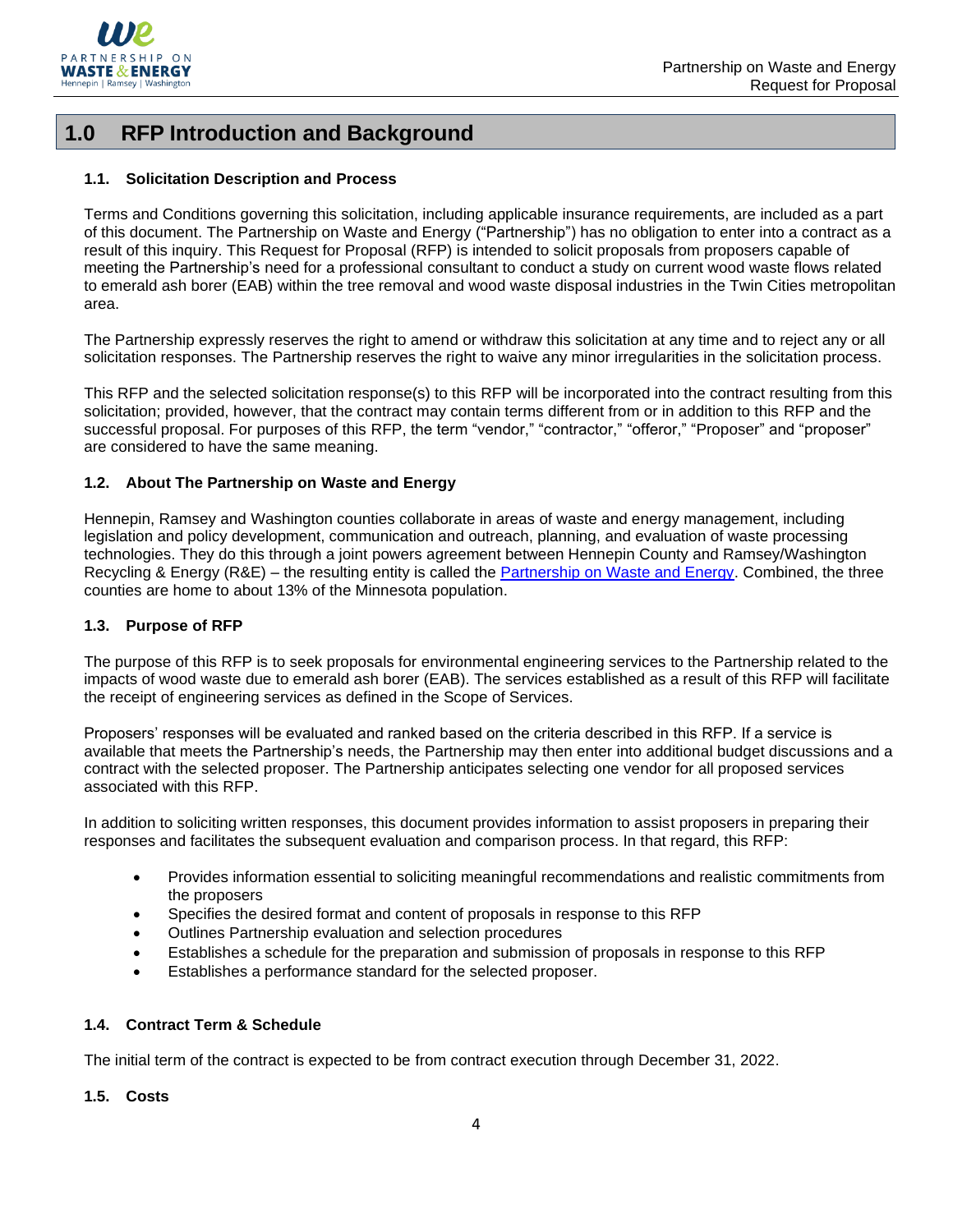

The resulting contract fee shall be a rate setting agreement with a maximum not-to exceed of \$24,000 for services rendered and reimbursable expenses. Rates shall be negotiated.

### **1.6. RFP Schedule of Events**

The following RFP Schedule of Events represents the best estimate of the schedule that the Partnership will follow. The Partnership has performed planning work and plans to meet the dates described below. Vendors are encouraged to hold the demonstration dates listed. If a component of the schedule is delayed, it shall be anticipated that the remaining components will also be delayed by a similar number of days. Any significant change to the schedule will be published via RFP Addendum.

| Event                                      | <b>Estimated Date</b>       |
|--------------------------------------------|-----------------------------|
| <b>Request for Proposals Released</b>      | May 26, 2022                |
| Deadline for Proposer Questions            | June 8, 2022                |
| Partnership Addendum Published             | June 15, 2022               |
| Deadline for Proposal Submissions          | June 29, 2022, by 2:00pm CT |
| <b>Anticipated Contract Effective Date</b> | (approx.) July 25, 2022     |

### **Table 01: RFP Schedule of Events**

### **1.7. Minimum Qualifications**

For proposals to be evaluated and considered for award, proposals must be deemed responsive. To be deemed responsive, the submitted proposal documents shall conform in all material respects to the requirements stated by the RFP and proposers shall document and validate the capability to fully perform all requirements defined by the RFP.

### **1.8. Incurred Expenses**

There is no express or implied obligation for the Partnership to reimburse responding firms for any expenses incurred in preparing solicitation responses to this Request for Proposal and the Partnership will not reimburse responding firms for these expenses, nor will the Partnership pay any subsequent costs associated with the provision of any additional information or presentation, or to procure a contract for these services.

### **1.9. Questions and Inquiries**

It shall be the responsibility of the Proposer to inquire about any portion of the RFP that is not fully understood and susceptible to more than one interpretation. Written inquiries are required. All questions concerning the RFP must reference the page number, section heading, and paragraph, if applicable. Questions may be submitted via email and Proposers shall insert "Emerald Ash Borer Wood Waste Study RFP" in the subject line. Oral communications will not be accepted. The following table provides the primary contact information.

### **Table 02: Point of Contact**

| <b>Point of Contact</b>         |  |
|---------------------------------|--|
| James Redmond                   |  |
| jredmond@recyclingandenergy.org |  |

Questions and inquiries related to this RFP, including questions and inquiries related to technical issues are to be submitted in writing via email and directed to the Point of Contact using the contact information in Table 02 above.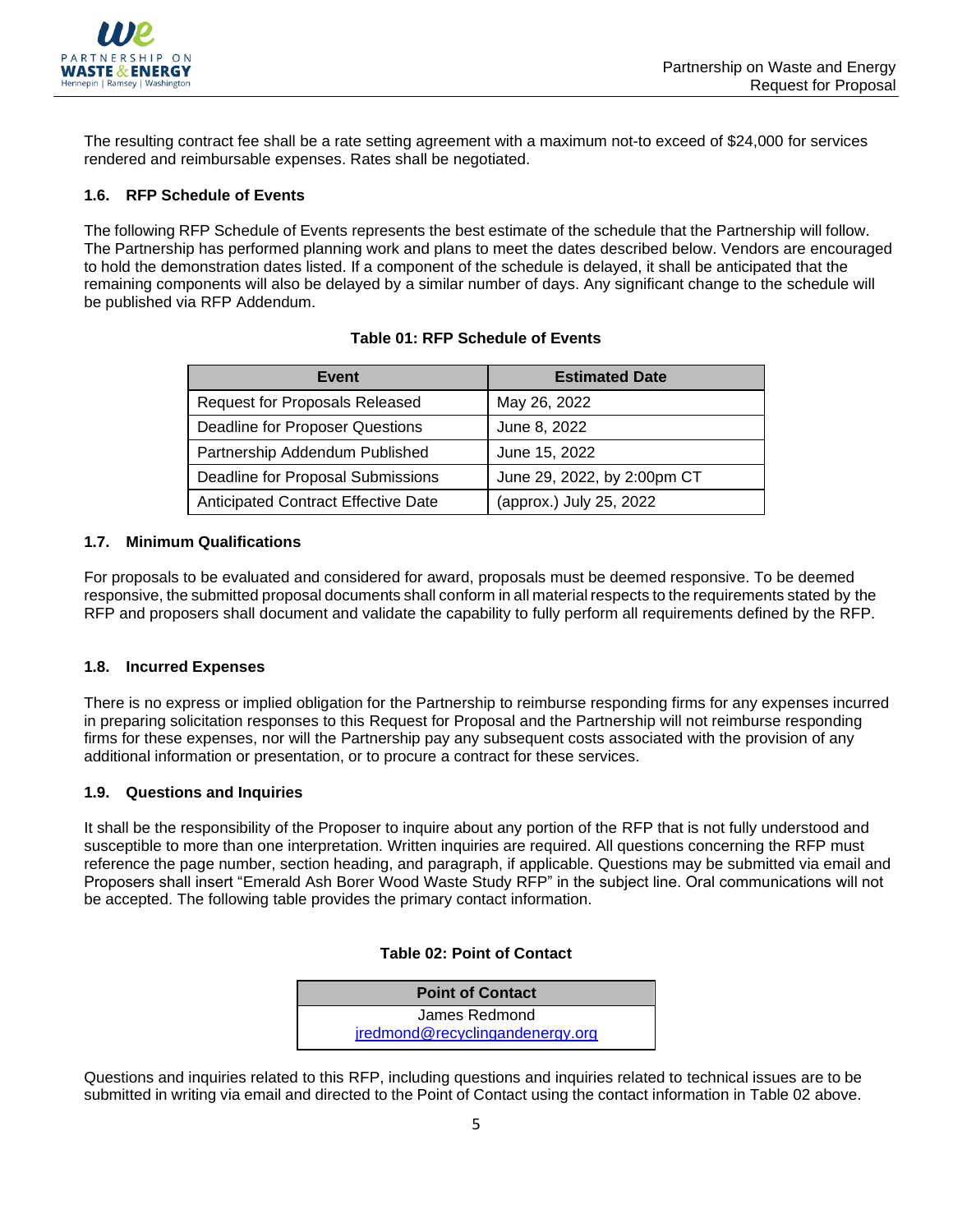

Proposers shall not contact any other Partnership staff, Washington, Ramsey or Hennepin County staff, or Partnership or county Contractors with any questions or inquiries. Unauthorized contact with any personnel of the Partnership other than staff listed in Table 02, may be cause for rejection of the Proposer's response. The decision to reject a Proposal is solely that of the Partnership.

### **1.10. Clarification and Discussion of Proposals**

The Partnership may request clarifications and conduct discussions with any vendor who submits a solicitation response. Failure of a vendor to respond to such a request for additional information or clarification may result in rejection of the vendor's proposal.

### **1.11. Amendments and Addenda**

All clarifications and RFP revisions will be documented in an addendum and published to [the Ramsey/Washington](https://recyclingandenergy.org/vendors/)  [Recycling & Energy website,](https://recyclingandenergy.org/vendors/) [https://recyclingandenergy.org/vendors/. T](http://morevaluelesstrash.com/)he Partnership will attempt to publish periodic addenda on a timely basis. Questions received less than ten days prior to the date for opening may not be answered.

Only questions and answers documented in an addendum shall be binding. Proposers shall acknowledge each addendum issued on the Solicitation Response Form (Attachment 1) which shall be signed and returned with Proposers' responses. The Partnership reserves the right to revise the RFP. Revisions shall be documented in an addendum and published to the [Ramsey/Washington Recycling & Energy website.](https://recyclingandenergy.org/vendors/)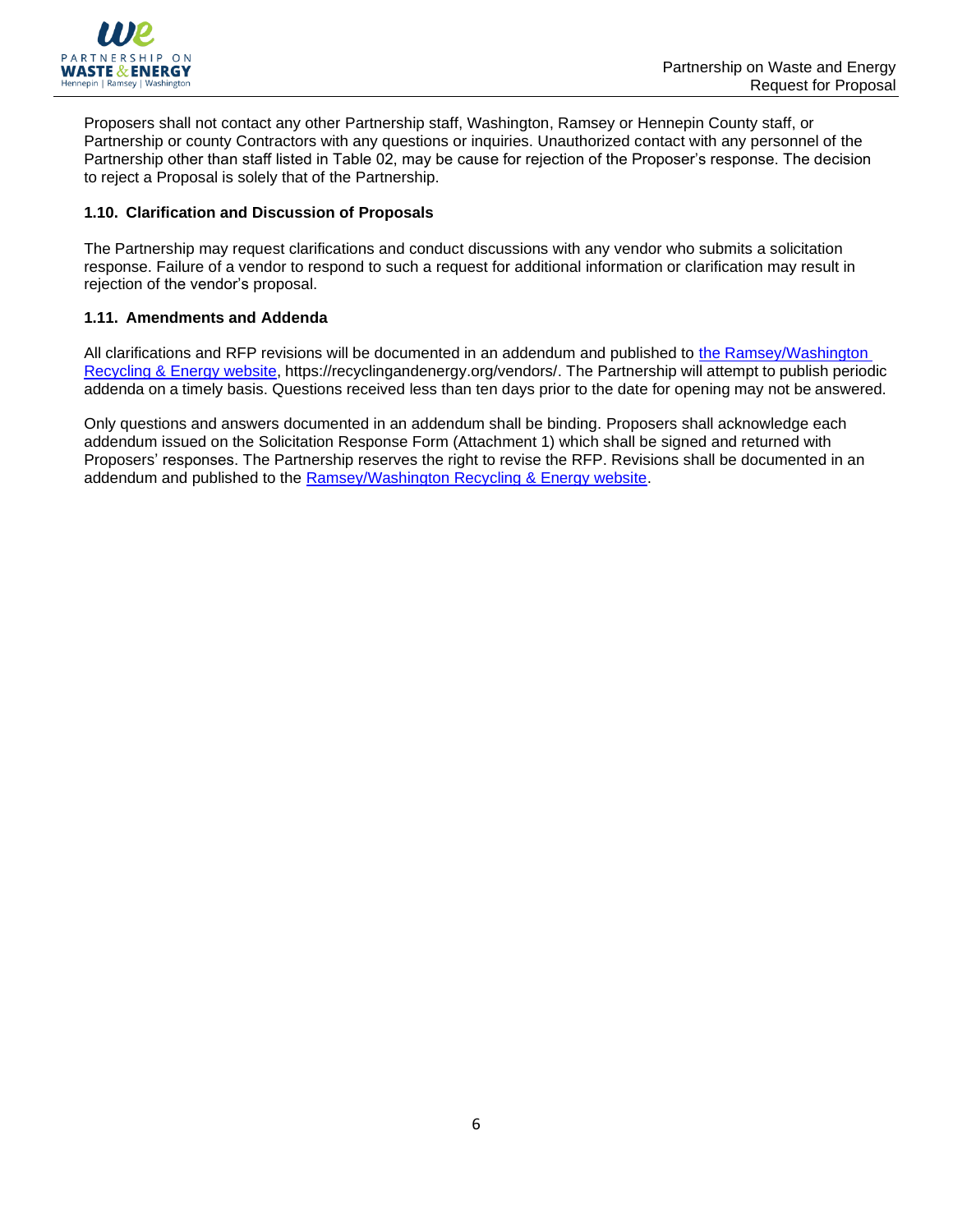

# **2.0 Instructions for Proposers**

### **2.1. Advertisement for Proposal/Public Notice**

The Partnership uses Ramsey/Washington Recycling & Energy's website, [www.recyclingandenergy.org/vendors/](https://recyclingandenergy.org/vendors/) to release all competitive solicitations and associated addenda. Construction-related solicitations shall be published in the Partnership's official newspaper for three weeks. All other advertising or publishing requirements applicable to the purchase shall be published in the Partnership's official newspaper for at least two weeks. Public notice of the solicitations shall include a reasonable time to allow for receipt of solicitation responses.

### **2.2. Instructions for Proposers**

It will be the sole responsibility of the Proposer to submit its proposal to the Partnership before the closing deadline. Late proposals will not be considered and will be returned unopened to the Proposer.

The Partnership reserves the right to reject any or all proposals or parts of proposals, to accept part or all of proposals on the basis of considerations other than lowest cost, and to create a project of lesser or greater expense than described in this RFP or the respondent's reply based on the component prices submitted.

The Partnership reserves the right to cancel this RFP or to change its scope if it is considered to be in the best interest of the Partnership. The Partnership reserves the right to waive irregularities in the proposal content or to request supplemental information from Proposers.

Vendors must address all information specified by this RFP. All questions must be answered completely. The Partnership reserves the right to verify any information contained in the Vendor's RFP response and to request additional information after the RFP response has been received.

The Partnership may make such investigations as it deems necessary to determine the ability of the Vendor to furnish the services outlined herein, and the Vendor shall furnish to the Partnership all such information and data for this purpose as the Partnership may request. The Partnership reserves the right to reject any quote if the evidence submitted by or the investigation of such Vendor fails to satisfy the Partnership that such Vendor is properly qualified to carry out the obligations of the contract.

Marketing brochures included as part of the main body of the RFP response will not be considered. Such material must be submitted only as attachments and must not be used as a substitute for written responses. In case of any conflict between the content in the attachments and a vendor's answers in the body of the quote, the latter will prevail.

The deadline for proposal responses is established in Section 1.7, RFP Schedule of Events. Proposal responses received by the Partnership after this deadline will not be accepted and will be returned to Proposer. Late qualifications will not be opened and may be returned to the Offeror at the expense of the Offeror or destroyed if requested.

Contractors shall submit one original and 1 electronic copy of the solicitation response via mail or personal service to the Partnership. Oral solicitation responses will not be considered. Electronic copies shall be submitted as a PDF.

The mailing addresses for Proposals is contained in the following table.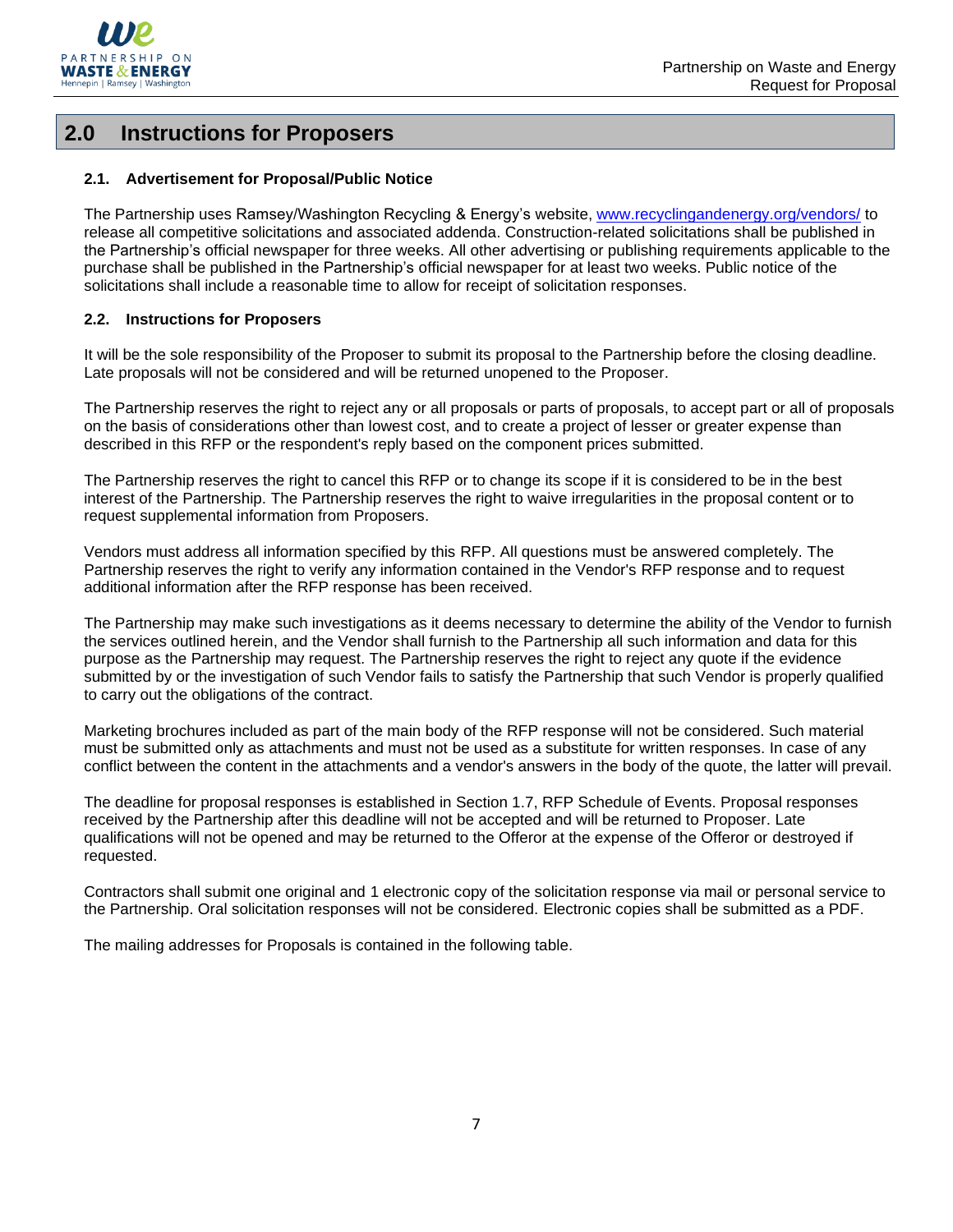

### **Table 04: Proposal Mailing Address**

### **Partnership Mailing Address**

Attn: James Redmond Partnership on Waste and Energy c/o Ramsey/Washington Recycling & Energy 100 Red Rock Road Newport, MN 55055

The following table contains the organization guidelines for Proposal responses.

### **Table 05: Proposal Checklist**

| <b>RFP</b><br><b>Attachment</b><br><b>Number</b> | <b>Proposal Section</b>                                               | <b>RFP</b><br><b>Section</b><br><b>Number</b> |
|--------------------------------------------------|-----------------------------------------------------------------------|-----------------------------------------------|
|                                                  | <b>Signed Cover Letter</b>                                            | 2.3                                           |
| Attachment 1                                     | Completed Proposal Response Form (attached)                           | 2.4                                           |
| Attachment 2                                     | Contractor Information and Reference Form (attached)                  | 2.5                                           |
|                                                  | Firm Introduction                                                     | 2.6                                           |
|                                                  | <b>Qualifications and Experience</b>                                  | 2.7                                           |
|                                                  | <b>Key Personnel Qualifications</b>                                   | 2.8                                           |
| Attachment 4                                     | Work Plan for Scope of Services                                       | 2.9                                           |
| Attachment 5                                     | Description of Contractor's Cost/Budget for Scope of Services         | 2.10                                          |
|                                                  | <b>Exceptions to Terms and Conditions</b>                             | 2.11                                          |
| Attachment 3                                     | Application for Designation of Trade Secret Information<br>(attached) | 2.12                                          |

### **2.3. Cover Letter**

The first section of the Proposal should be the Cover Letter. The Cover Letter shall be signed by an authorized representative of the company such as the owner, partner, or in the case of a corporation, the President, Vice President, Secretary, or other corporate officer(s).

The Cover Letter must provide the following:

- i. Identification of the proposing company, including name, address and telephone number
- ii. Name, title, address, telephone and fax numbers, and email address of contact person during period of Proposal evaluation
- iii. A summary of the company's background and history
- iv. A summary of claims brought against the proposer, subcontractors, and proposed project team members during the past five years related to their goods and/or services, including the date, description of the claim, and the resolution of the claim, on company letterhead. Even if there have been no claims, a statement must be provided
- v. A brief summary of the Proposal contents
- vi. Signature of a person who is authorized to sign contracts for the company

The Cover Letter shall be printed on the company's letterhead.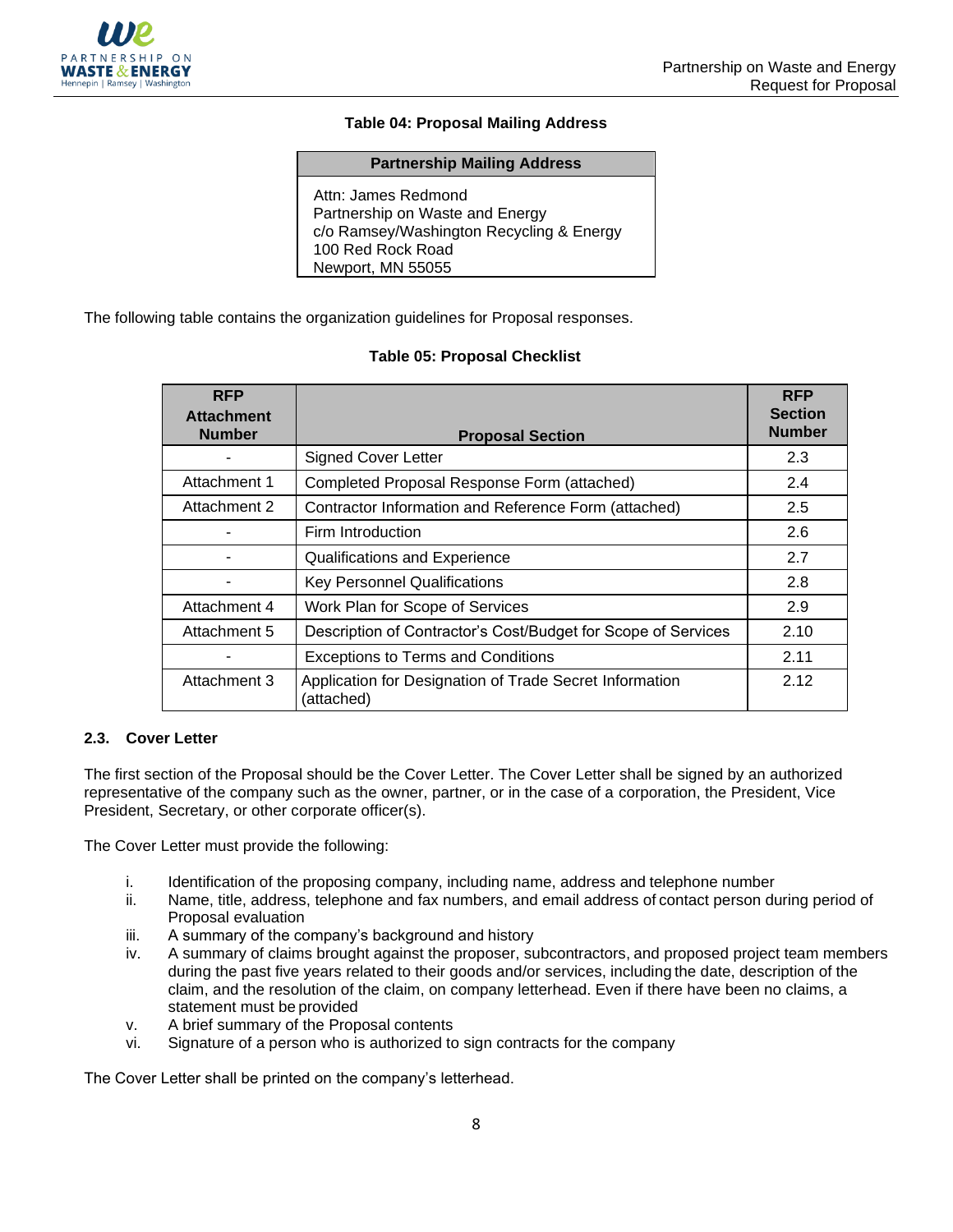

A signature on the Cover Letter hereby provides the Partnership acknowledgement and acceptance of the "Conditions" and the execution of same during the discharge of any succeeding contract. It shall be clearly understood that by submitting a Proposal in response to this solicitation, a Proposer shall be deemed to have accepted all specifications, terms, and general conditions and requirements set forth in these specifications, terms, general conditions, and requirements unless otherwise clearly noted and explained in this RFP.

### **2.4. Proposal Response Form**

The second section of the Proposal should be a completed Solicitation Response Form - Attachment 1.

### **2.5. Contractor Information and Reference Form**

The third section of the Proposal should be a completed Contractor Information and Reference Form – Attachment 2.

### **2.6. Firm Introduction**

Provide a brief company history and organizational structure of the firm. Include an outline of previous and current projects which demonstrate the firm's qualifications to provide the scope of services as requested by this RFP.

### **2.7. Qualifications and Experience**

Contractor must provide a history of experience creating environmental studies and reports.. The minimum required Qualifications and Experience is described in Attachment 4, attached hereto and incorporated by reference.

### **2.8. Key Personnel Qualifications**

A list of project staff, including short biographical summaries and a list of prior projects of similar scope for which the staff played the same or a similar role as proposed for the Partnership's project. Please include a resume for key staff involved.

### **2.9. Work Plan for Scope of Services**

The Contractor's proposal must demonstrate the Contractor's understanding of the program and scope of services as described herein. The Contractor's proposal must include:

a. A clear description of the approaches and processes to be used to complete the activities described in Section 4.0, Scope of Work.

### **2.10. Description of Contractor's Cost/Budget for Scope of Services**

The Contractor must provide a detailed budget estimate for proposed work plan on the price sheet included at Attachment 5, attached hereto and incorporated by reference.

### **2.11. Exceptions to Terms and Conditions**

The eighth section of the Proposal should include any exception the Proposer takes to the terms and conditions set forth in this RFP. Proposer should identify the areas where they feel the requested service or product is not available, deviates from the specific requests, or is deemed to be an unwise or unwarranted approach. The Proposer will describe exceptions to the RFP and identify their impact to the Partnership, including, but not limited to, workarounds, reductions in performance, capacity, flexibility, accuracy, and ultimately cost and value. The Partnership reserves the right to disallow exceptions it finds are not in the best interests of the Partnership. Any and all exceptions to the requirements of this RFP must be identified and fully explained in the submitted Proposal. It is the Partnership's intention to be made aware of any exceptions to terms or conditions prior to contract negotiations.

## **2.12. Application for Designation of Trade Secret Information**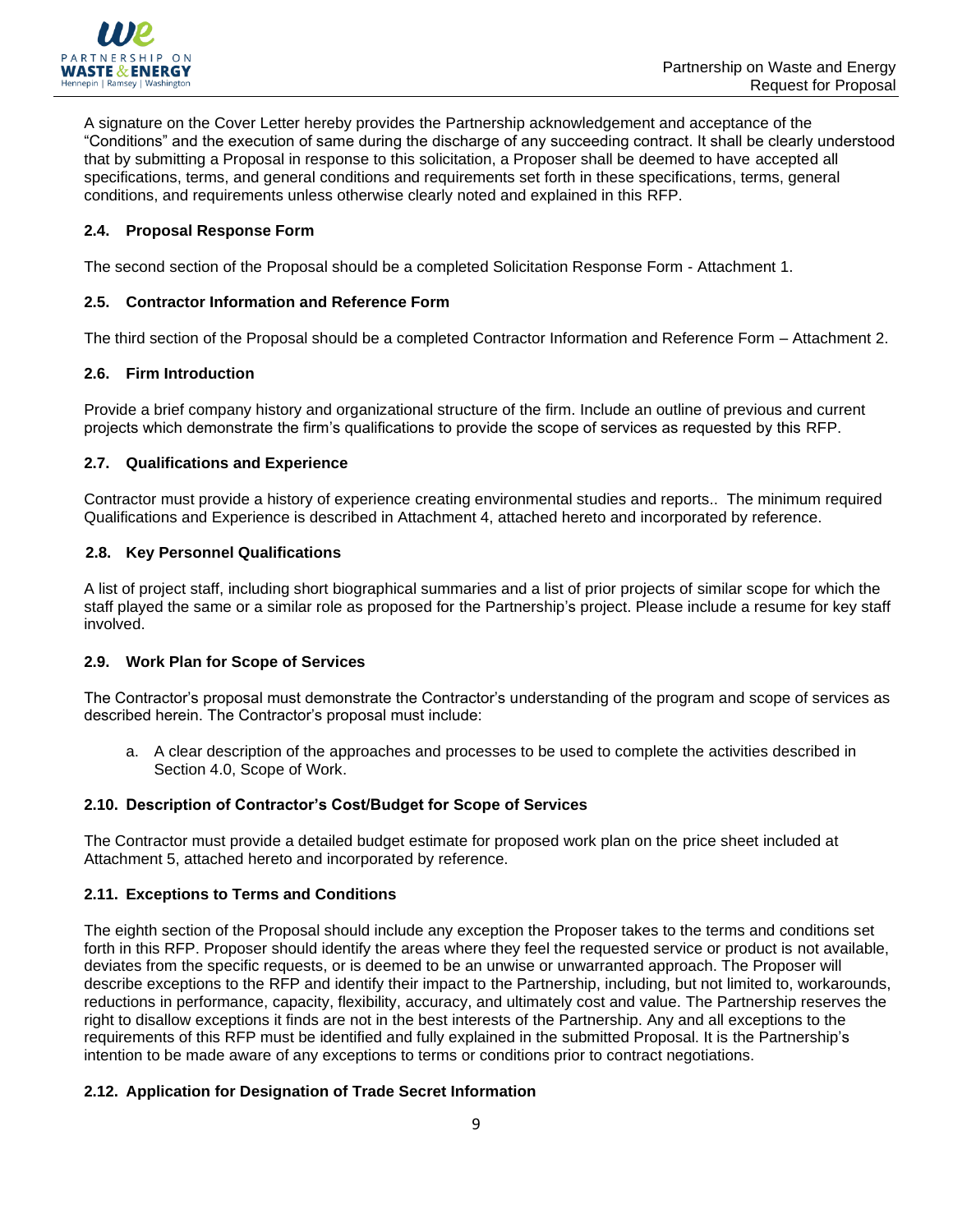

The ninth section of the Proposal should be a completed Application for Designation of Trade Secret Information – Attachment 3, if applicable.

The solicitation response shall not be contingent on the Partnership accepting the contractor's claim that certain data is Trade Secret Information within the meaning of Minnesota Statute Section 13.37, subd. 1(b)

The Partnership review of data identified as Trade Secret Information will not occur unless and until such time as an appropriate request for the data is made by a third party

At such time as an appropriate request for data identified in a response as Trade Secret Information is made, the Partnership will provide the responder with notice of the request for the Trade Secret Information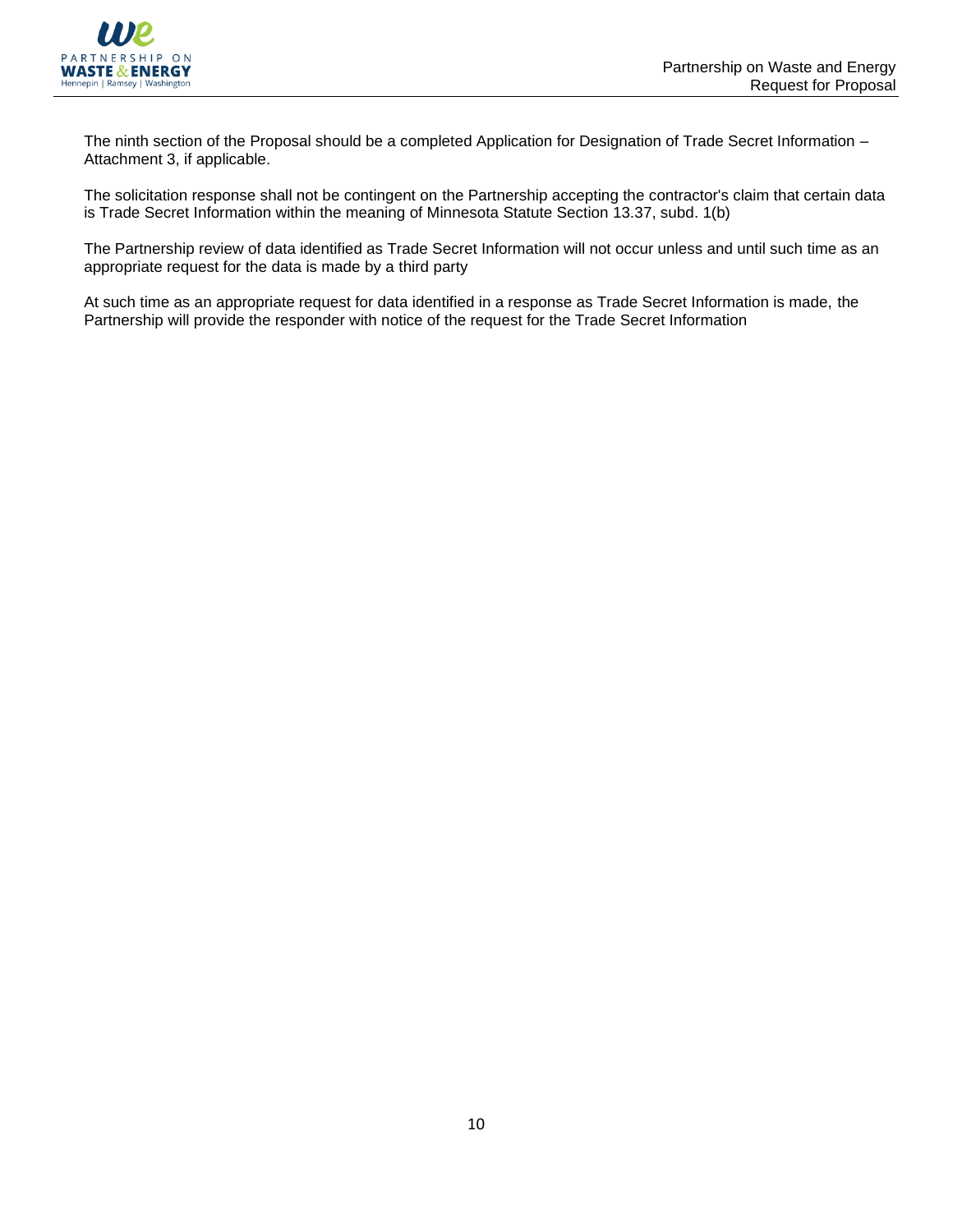

# **3.0 General Solicitation Standard Terms and Conditions**

### **3.1 Evaluation**

Evaluation of the solicitation responses will be conducted by Partnership staff, County staff, and selected partners. The following will be considered:

- 1. Contractor Qualifications
	- a. The proposer's experience and qualifications in providing similar services
- 2. Demonstrated Understanding and Proposed Approach
	- a. Completeness and clarity of response
		- b. Clear understanding of the Partnership's goals and needs
		- c. Clear understanding of work tasks
		- d. Ability to complete projects in a timely manner
- 3. Cost Allocation
- 4. References

The Partnership reserves the right to consider any additional information gathered by the Partnership or submitted by the Vendor to evaluate the submitted quote.

After completing the evaluation phase of the process, the Partnership will enter into financial negotiations. The final selection will be based on the satisfactory outcome of these negotiations. The award shall be made to the responsible Vendor whose quote is determined, at the Partnership's sole discretion, to be the most advantageous to the Partnership. The lowest cost will not be the sole determining factor. After the contract has been awarded, the Partnership will notify the quote submitters of the outcome.

### **3.2 Notice of Intent Award**

The following must be submitted in response to the Notice of Intent to Award within 10 business days:

- W-9
- Certificate of Insurance

Successful proposers are advised not to begin work or enter into subcontracts relating to the project until both the successful proposer and the Partnership sign the contract.

### **3.3 Negotiations and Contract Execution**

The Partnership reserves the right to negotiate the final terms and conditions of the contract to be executed. In the event the Partnership and the vendor are unable to agree upon all contract provisions, the Partnership reserves the right to cease negotiations, and to move on to select another vendor, or to reject all Proposals.

## **3.4 Contracting Ethics**

- 1) It is a breach of ethical standards for any person to offer, give, or agree to give any Partnership official, employee, agent or volunteer, or by Partnership Policy, for any Partnership employee, or Committees, Commissions, and Boards person to solicit, demand, accept, or agree to accept from another person or agency, a gratuity or an offer of employment whenever a reasonable prudent person would conclude that such consideration was motivated by an individual, group, or corporate desire to obtain special, preferential, or more favorable treatment than is normally accorded the general public.
- 2) The Vendor shall not assign any interest in this contract and shall not transfer any interest in the same without the prior written consent of the Partnership.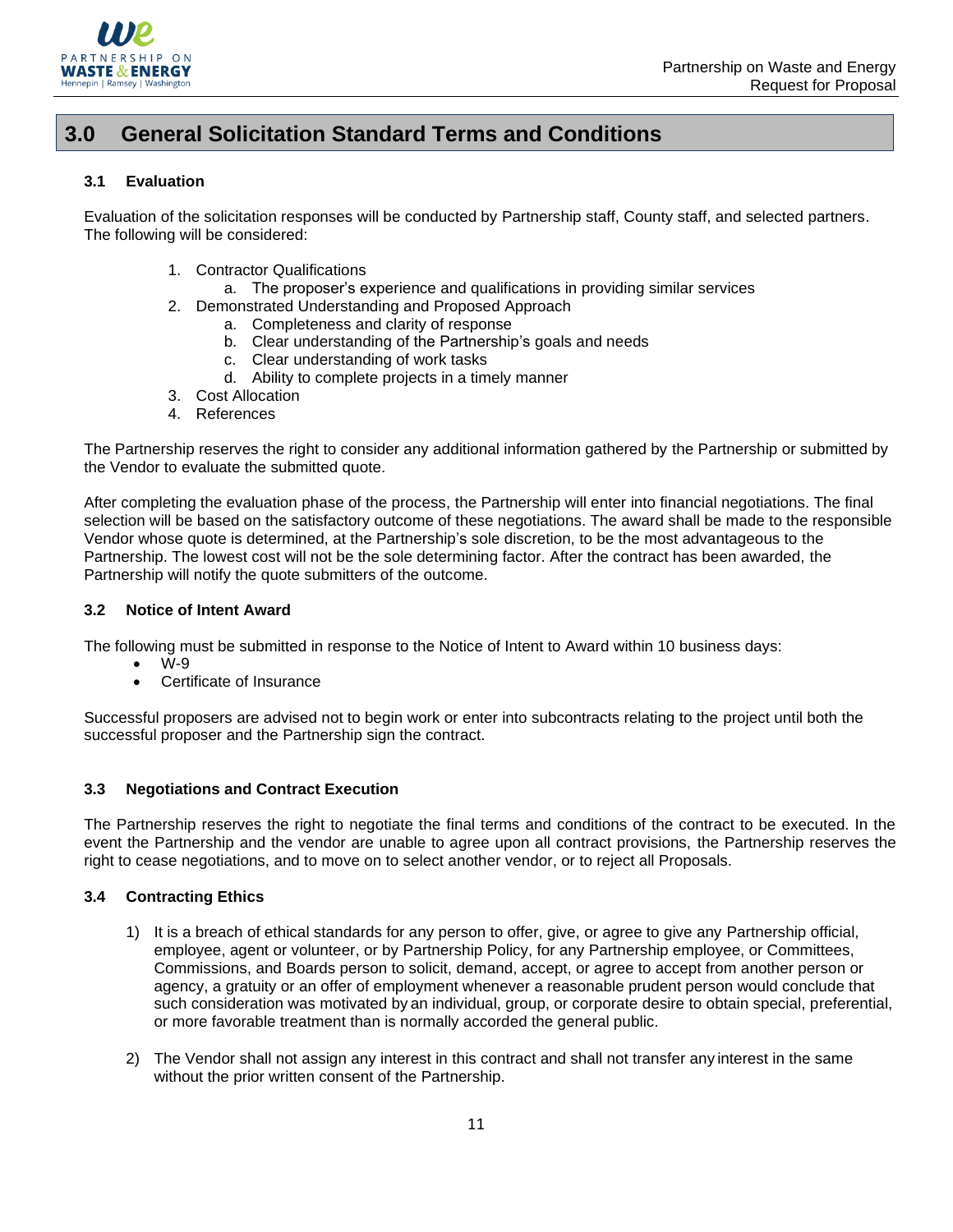

3) The Vendor shall not accept any private client or project that may place it in ethical conflict during its representation of the Partnership.

### **3.5 No Obligation, Right of Rejection, and Multiple Award**

The inquiry made through this RFP implies no obligation on the part of the Partnership.

The Partnership reserves the right to reject any proposal, in whole or in part. Proposals received from debarred or suspended vendors will be rejected. The Partnership may reject any proposal that is not responsive to all of the material and substantial terms, conditions, and performance requirements of this RFP.

The Partnership further reserves the right to award all, part, or none of the services included in this RFP or a Proposer's proposal. In addition, the Partnership reserves the right to make one or more awards to competing Proposers for subsets of functionality as a result of this RFP.

The Partnership reserves the right not to contract with any Vendor. If the Partnership decides to contract, the Partnership will contract with the Vendor whose response best meets the needs of the Partnership. The Partnership reserves the right to contract with other than the lowest priced quote.

The Partnership reserves the right to reject any proposal determined to be non-responsive. The Partnership also reserves the right to refrain from making an award if it determines it to be in its best interest.

If only one solicitation response is received, an award may be made to the single Contractor if the Partnership finds, in its sole discretion, that the price submitted is fair and reasonable, and that either other Contractors had reasonable opportunity to respond, or there is not adequate time for re-solicitation.

### **3.6 Proposer's Certification**

By signature on the Proposal, the proposer certifies that it complies with:

- **3.6.1** The laws of the State of Minnesota and is licensed to conduct business in the State of Minnesota;
- **3.6.2** All applicable local, state and federal laws, codes and regulations;
- **3.6.3** All terms, conditions, and requirements set forth in this RFP;
- **3.6.4** A condition that the proposal submitted was independently arrived at, without collusion; and,
- **3.6.5** A condition that the offer will remain open and valid for the period indicated in this solicitation; and any condition that the firm and/or any individuals working on the contract do not have a possible conflict of interest.

If any proposer fails to comply with the provisions stated in this paragraph, the Partnership reserves the right to reject the proposal, terminate the contract, or consider the proposer in default.

#### **3.7 Amendment/Withdrawal of Proposals**

Proposers may amend or withdraw proposals prior to the deadline set for receipt of proposals. No amendments will be accepted after the deadline unless they are in response to a request of the Partnership. After the deadline, proposers may make a written request to withdraw proposals and provide evidence that a substantial mistake has been made. the Partnership may permit withdrawal of the proposal upon verifying that a substantial mistake has been made.

### **3.8 Clarification of Proposals**

In order to determine if a Proposal is reasonably susceptible for award, communications by the Point of Contact identified in Table 02 or the proposal Evaluation Committee are permitted with any proposer to clarify uncertainties or eliminate confusion concerning the contents of a proposal and determine responsiveness to the RFP requirements.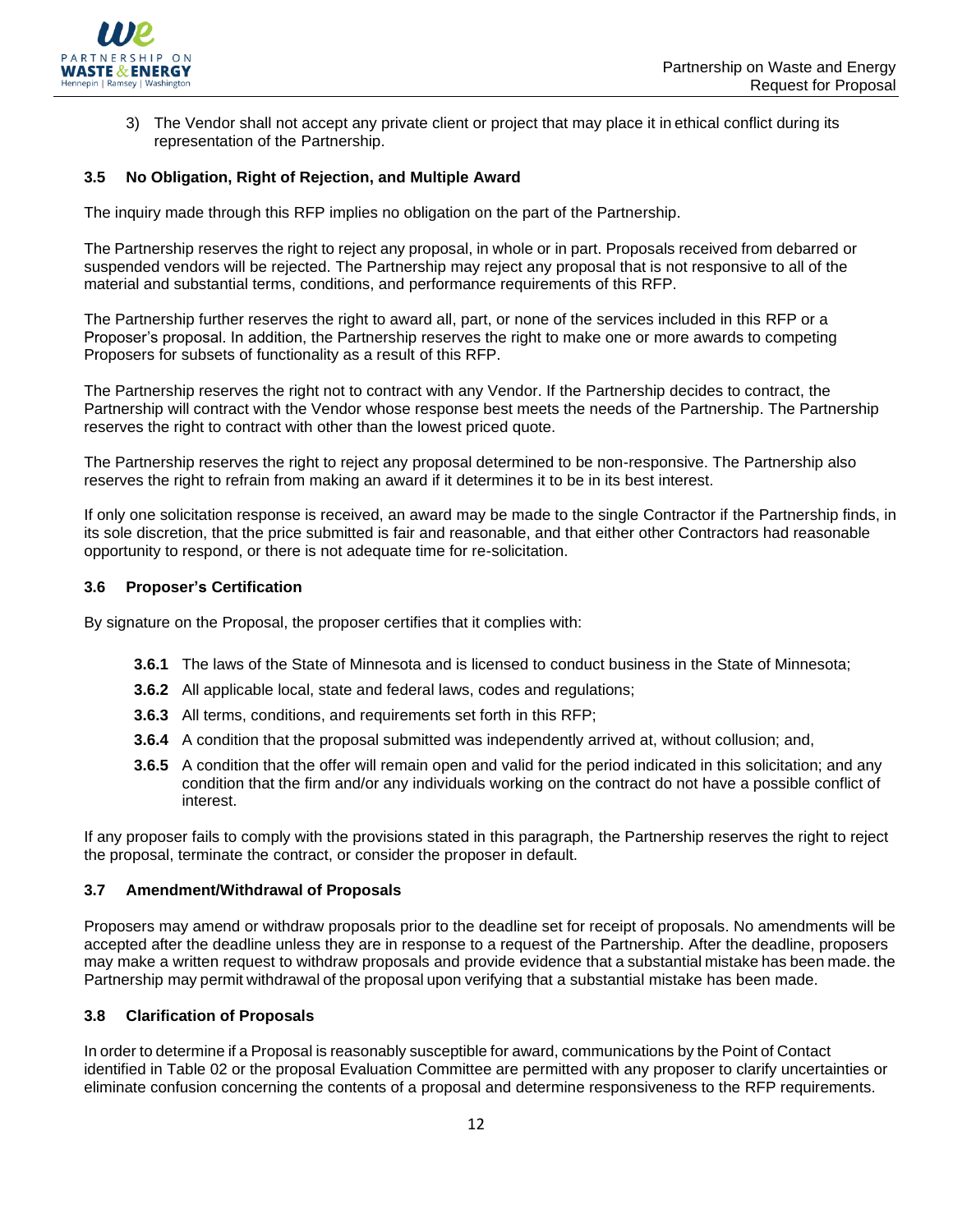

Clarifications may not result in a material or substantive change to the Proposal. The initial evaluation may be adjusted because of a clarification under this section.

### **3.9 Rights to Submitted Material**

It shall be understood that all proposals, responses, inquiries, or correspondence relating to or in reference to this RFP, and all reports, charts and Proposal or referencing information submitted in response to this RFP, shall become the property of the Partnership, and will not be returned. the Partnership will use discretion with regard to disclosure of proprietary information contained in any response but cannot guarantee information will not be made public. As a government entity, the Partnership is subject to making records available for disclosure.

### **3.10 Contract Negotiation**

If contract negotiations are commenced, the Partnership anticipates conducting negotiations remotely through electronic communications and teleconferences, beginning on a date and time to be determined.

If contract negotiations are held in person, they will be held at Ramsey/Washington Recycling & Energy offices, and the offeror will be responsible for all costs including its travel and per diem expenses.

### **3.11 Failure to Negotiate**

If the selected proposer:

- 1. Fails to provide the information required to begin negotiations in a timely manner;
- 2. Fails to negotiate in good faith;
- 3. Indicates it cannot perform the contract within the budgeted funds available for the project; or,
- 4. If the proposer and the Partnership, after a good-faith effort, cannot come to terms; then

the Partnership may terminate negotiations with the proposer initially selected and commence negotiations with the next highest-ranked proposer. At any point in the negotiation process, the Partnership may, at is sole discretion, terminate negotiations with any or all proposers.

### **3.12 Non-Collusion Statement**

Proposers shall complete and sign the non-collusion statement and include it with their proposal.

Contractors shall not enter into an agreement, participate in any collusion, or otherwise take any action in restraint of free competition in connection with this solicitation or any contract which may result from its acceptance, including actions involving other contractors, competitors, Partnership staff, Partnership Board Members, Ramsey County, Hennepin County or Washington County staff. Evidence of such activity will result in rejection of the solicitation response.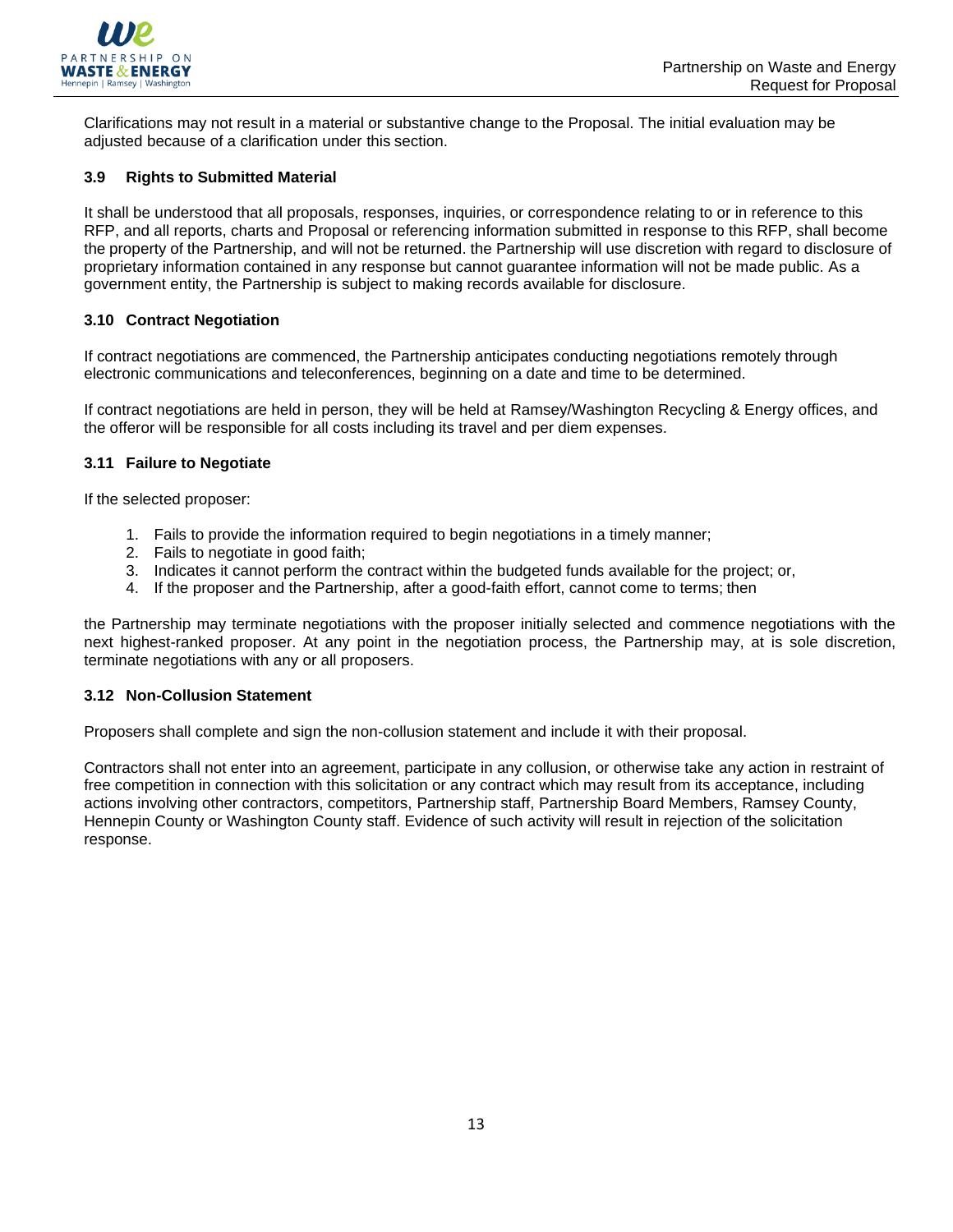

# **4.0 Scope of Work**

A detailed Scope of Work is included as **Attachment 4**, attached hereto and incorporated by reference.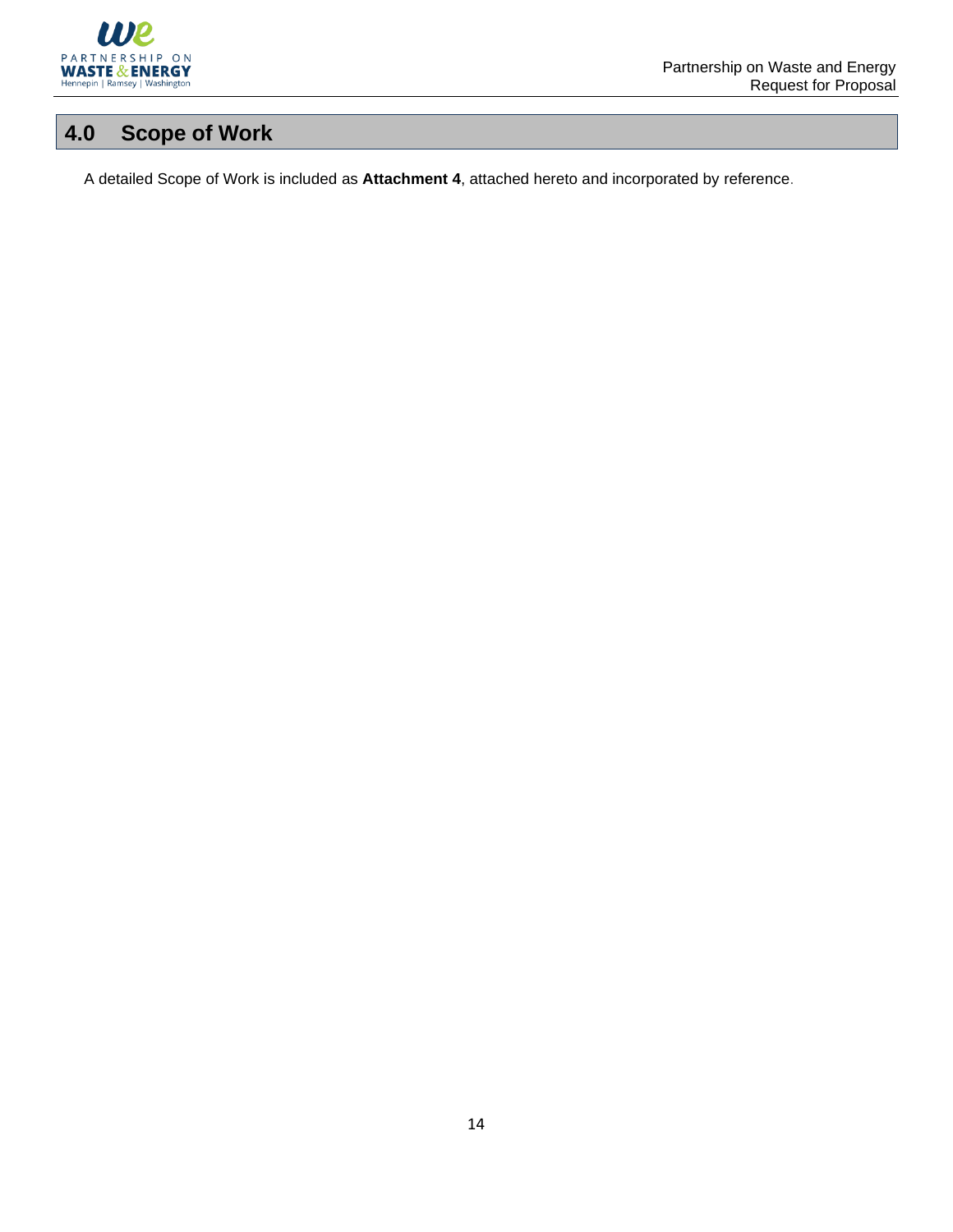

# **5.0 General Agreement/Contract Terms and Conditions**

### **5.1 Contract Term**

The contract term is expected to be upon execution through December 31, 2022..

### **5.2 Contract Pricing**

### **5.2.1 Costs**

The resulting contract shall be a not to exceed agreement upon approved work schedule and budget.

### **5.2.2 Application of Payments**

Contractor may submit an invoice monthly. Payment shall be made within 35 days following the receipt of an invoice and verification of the charges, as determined by the Partnership.

**5.2.3** Payment of interest and disputes regarding payment shall be governed by the provisions of Minnesota Statutes §471.425.

### **5.3 Contract Approval**

This RFP does not, by itself, obligate the Partnership to award a contract. The Partnership's obligation will commence following the Partnership's approval of a contract. Upon written notice to the vendor, the Partnership may set a different starting date for the contract. The Partnership will not be responsible for any work done by the vendor, even work done in good faith, if it occurs prior to the contract start date set by the Partnership.

### **5.4 Contract Dispute**

In the event of contract dispute, dispute proceedings will be held in the State of Minnesota. Mediation will be a mandatory first step in the event of a dispute, prior to any legal action as set forth in the contract.

### **5.5 Possession of Firearms**

Unless specifically required by the terms of this contract, no provider of services pursuant to this contract, including but not limited to employees, agents or subcontractors of the (Vendor orContractor, depending upon which term is used) shall carry or possess a firearm on Partnership members' premises or while acting on behalf of the Partnership pursuant to the terms of this agreement. Violation of this provision shall be considered a substantial breach of the Agreement; and, in addition to any other remedy available to the Partnership under law or equity. Violation of this provision is grounds for immediate suspension ortermination of this contract.

### **5.6 Indemnification and Hold Harmless**

The Vendor does hereby agree that it will defend, indemnify, and hold harmless the Partnership, its agents, officers and employees against any and all liability, loss, damages, costs and expenses which the Partnership Board, its officers or employees may hereafter sustain, incur or be required to arising out of the negligent or willful acts or omissions or intentional acts of the Vendor, its agents, officers or employees or independent contractors in the performance of this Agreement.

### **5.7 Insurance Requirements**

The proposer and its subcontractors or independent contractors agree that in order to protect itself, as well as the Partnership Board under the indemnity provisions set forth above, it will at all times during the term of this Agreement, keep in force the following insurance protection with the minimum limits specified: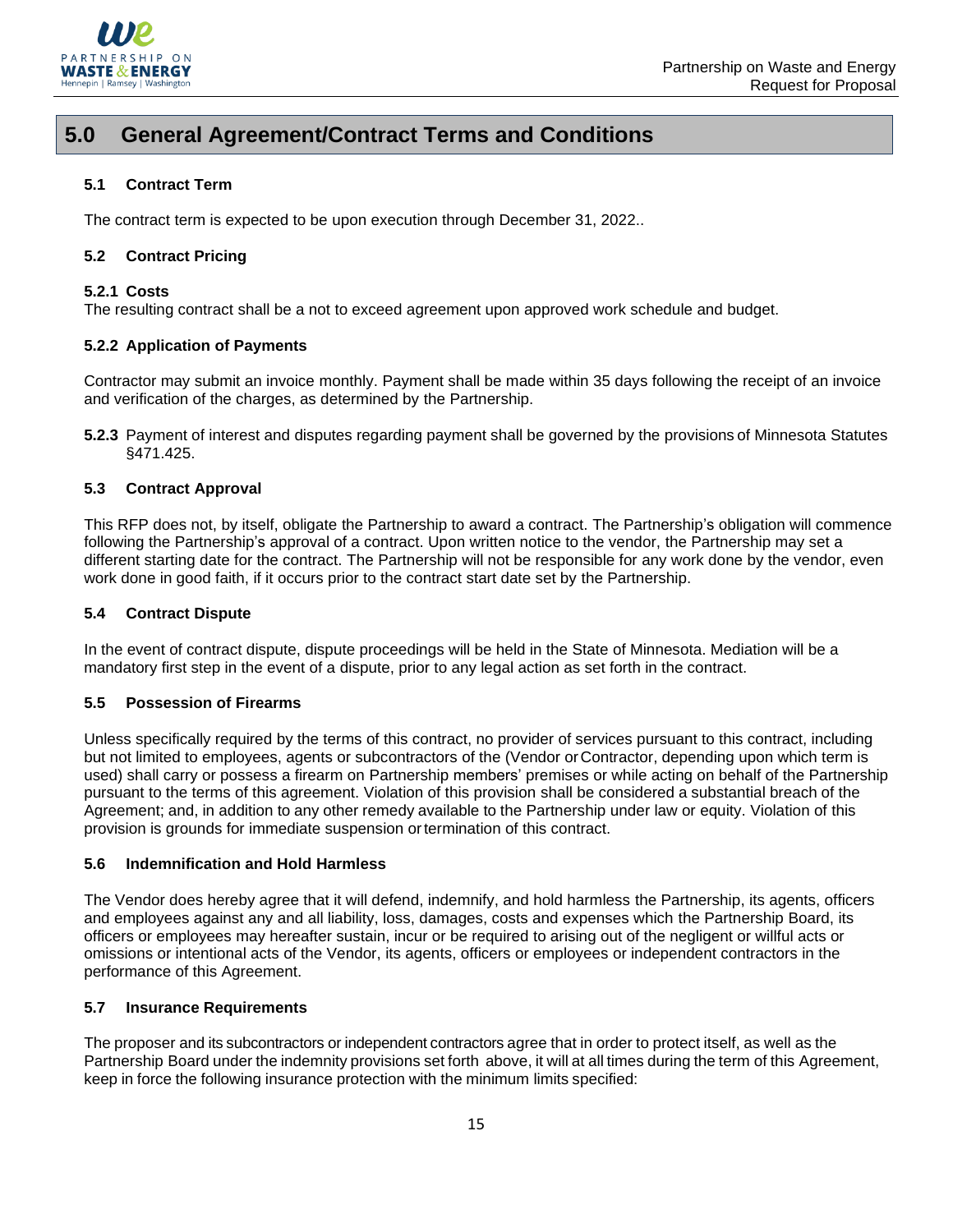

- Commercial general liability of no less than \$500,000 per claim, \$2,000,000 per occurrence, \$2,000,000 general aggregate, \$2,000,000 products/completed operations total limit, \$2,000,000 personal injury and advertising liability. The Partnership Board shall be added to the policy as additional insured on a primary and non-contributory basis with respect to the ongoing and completed operations of the proposer providing coverage at least as broad as ISO forms CG 2010 and CG 2037. Waiver of subrogation is required.
- Network Security / Privacy Liability on a claims-made basis to include coverage for:
	- o computer or network systems attacks
	- o denial or loss of service
	- o introduction, implantation, or spread of malicious software code
	- o unauthorized Access and use of computer systems
	- o privacy liability
	- o breach response coverage
- Liability coverages should have a minimum of \$2 million limit and in the annual aggregate.
	- o Breach response sublimits of at least 50% of the liability limit.
- Commercial Automobile Liability coverage with combined single limits of not less than \$1,000,000. The Partnership Board shall be added to the policy as additional insured on a primary and non-contributory basis. Waiver of subrogation is required.
- Workers' Compensation as required by Minnesota Law. Employer's liability with limits of \$500,000/\$500,000/\$500,000. Waiver of subrogation is required.

The above policies shall contain a clause or endorsement that waives the right of subrogation against the Partnership Board.

Prior to the effective date of this Agreement, the proposer will furnish the Partnership with a current and valid proof of insurance certificate indicating insurance coverage in the amounts required by this agreement. This certificate of insurance shall be on file with the Partnership throughout the term of the agreement. As a condition subsequent to this agreement, the proposer shall insure that the certificate of insurance provided to the Partnership will at all times be current. The parties agree that failure by the proposer to maintain a current certificate of insurance with the Partnership shall be a substantial breach of the contract and payments on the contract shall be withheld by the Partnership until a certificate of insurance showing current insurance coverage in amounts required by the contract is provided to the Partnership.

Any policy obtained and maintained under this clause shall provide that it shall not be cancelled, materially changed, or not renewed without thirty days' notice thereof to the Partnership. Ten (10) day notice for cancellation due to nonpayment of premium is required.

### **5.8 Termination**

The Partnership may immediately terminate this Agreement if any proceeding or other action is filed by or against the Contractor seeking reorganization, liquidation, dissolution, or insolvency of the Contractor under any law relating to bankruptcy, insolvency or relief of debtors. The Contractor shall notify the Partnership upon the commencement of such proceedings or other action.

If the Contractor violates any material terms or conditions of this Agreement the Partnership may, without prejudice to any right or remedy, give the Contractor, and its surety, if any, thirty (30) calendar days' written notice of its intent to terminate this Agreement, specifying the asserted breach. If the Contractor fails to cure the deficiency within the thirty (30) day cure period, this Agreement shall terminate upon expiration of the cure period.

The Partnership may terminate this Agreement without cause upon giving at least thirty (30) calendar days' written notice thereof to the Contractor. In such event, the Contractor shall be entitled to receive compensation for services provided in compliance with the provisions of this Agreement, up to and including the effective date of termination.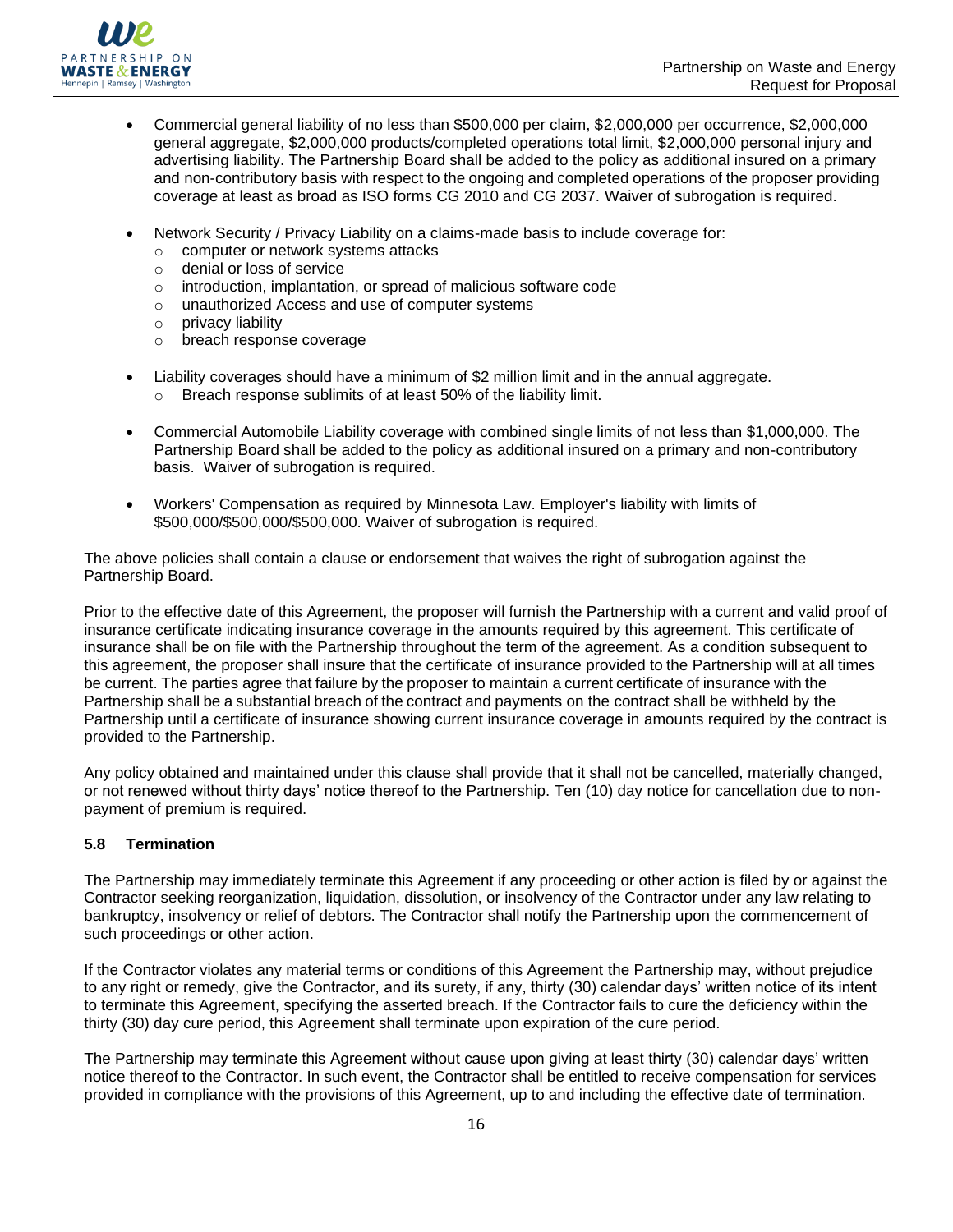

### **5.9 Merger**

It is understood and agreed that the entire agreement of the parties is contained herein and this Agreement supersedes all oral agreements and negotiations between the parties relating to this subject matter. All items referred to in this Agreement are incorporated or attached and deemed to be a part of the Agreement.

### **5.10 Conflict of Interest**

Proposer shall at all times observe and comply with all Federal, State and local laws, ordinances and regulations including all amendments and revisions thereto, which in any manner affect Proposer or the services and/or items to be provided, specifically and not limited to any laws relating to conflicts of interest. Failure to comply with any applicable laws, including the provisions of the Act, may result in: i) the forfeiture by Proposer of all benefits of the Contract; ii) the retainage by the Partnership of all services performed by Proposer and iii) the recovery by the Partnership of all consideration, or the value of all consideration, paid to Proposer pursuant to any awarded contract.

### **5.11 Pending and Recent Litigation**

Proposers must disclose any pending or recent litigation they are involved in as a company. Recent is defined as the past five years. Information provided should include the timeline of the litigation history, the subject of the litigation, and the current status of the litigation. Proposals must also disclose any pending litigation of any third- party partners in the proposal.

### **5.12 Contract Modifications**

Any material alteration, modification or variation shall be reduced to writing as an amendment and signed by the parties. Any alteration, modification or variation deemed not to be material by agreement of the Partnership and the Contractor shall not require written approval.

### **5.13 Contractor Debarment, Suspension, and Responsibility**

Federal Regulation 45 CFR 92.35 prohibits the Partnership from purchasing goods or services with federal money from vendors who have been suspended or debarred by the federal government. Similarly, Minnesota Statutes, Section 16C.03, subdivision 2, provides the Commissioner of Administration with the authority to debar and suspend vendors who seek to contract with the Partnership. Vendors may be suspended or debarred when it is determined through a duly authorized hearing process, that they have abused the public trust in a serious manner.

### **5.14 Performance**

All services performed by the Vendor pursuant to this Agreement shall be performed to the satisfaction of the Partnership, as determined at the sole discretion of its authorized representative, and in accord with all applicable federal, state, and local laws, ordinances, rules and regulations. Services not performed in accordance with the terms and conditions of RFP and contract shall be considered a material breach and shall be cause for immediate termination by the Partnership. The Vendor shall not receive payment for work found by the Partnership to be unsatisfactory, or performed in violation of federal, state, or local law, ordinance, rule or regulation. In the event of work found by the Partnership to be unsatisfactory, the Partnership shall provide Vendor with written notice describing the work found to be unsatisfactory in any reasonable respect and thirty (30) days to correct the unsatisfactory service performed. Vendor shall work with PARTNERSHIP to correct the unsatisfactory service to the Partnership's mutual satisfaction within thirty (30) days of said notice. If service is not corrected to the satisfaction of the Partnership, it shall be considered a material breach and shall be cause for be immediate termination by the Partnership.

### **5.15 Non-Discrimination Clause**

During the performance of this Agreement, the Contractor will not discriminate against any employee or applicant for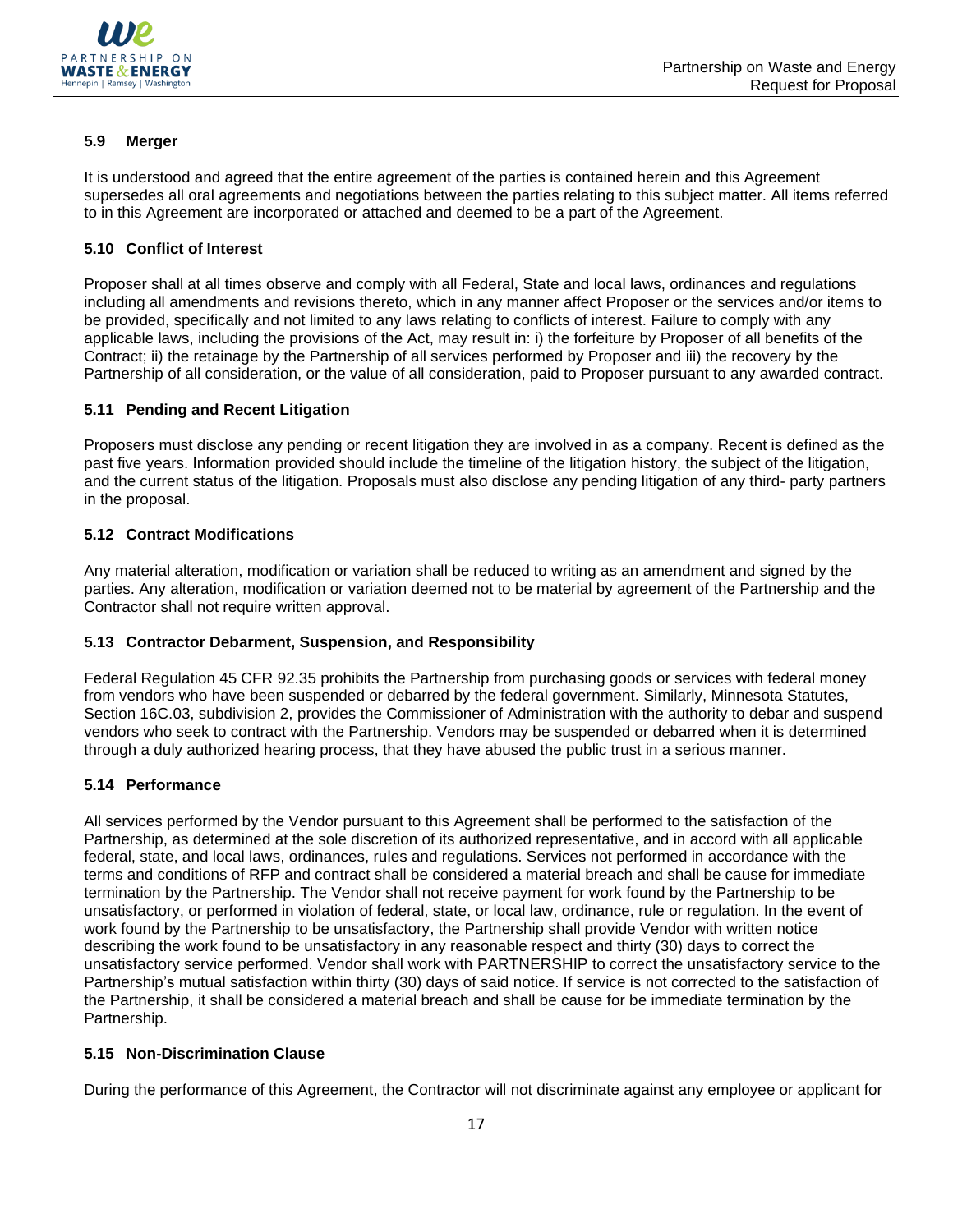

employment because of race, color, creed, religion, ancestry, national origin, sex, sexual orientation, disability, age, marital status, or status with regard to public assistance. The Contractor will take affirmative action to ensure that all employment practices are free of such discrimination. Such employment practices include, but are not limited to, the following: hiring, upgrading, demotion, transfer, recruitment or recruitment advertising, layoff, termination, rates of pay or other forms of compensation, and selection for training, including apprenticeship.

The Contractor agrees to comply with the nondiscrimination provision set forth in Minnesota Statute 181.59. The Contractors failure to comply with section 181.59 may result in cancellation or termination of the agreement, and all money due or to become due under the contract may be forfeited for a second or any subsequent violation of the terms or conditions of this contract.

### **5.16 Compliance with Law**

The Contractor will comply with all applicable local, state, and Federal laws, ordinances and regulations in the performance of the Agreement. The contract, amendments, and supplements will comply with and be governed by all laws of the State of Minnesota. Any violation shall constitute a material breach of the executed Agreement. All actions brought under this agreement shall be brought exclusively in Minnesota State Courts of competent jurisdiction with venue in the Partnership.

### **5.17 Force Majeure**

Neither Party shall be in default by reason of any failure in performance of the contract if such failure arises out of causes beyond their reasonable control and without the fault or negligence of said Party including, unforeseeable acts of nature; terrorism or other acts of public enemy; war and epidemics or quarantine restrictions.

If either Party is delayed at any time in the progress of the work governed by the contract by force majeure, the delayed Party shall notify the other Party in writing of such delay, as soon as is practical, of the commencement thereof and shall specify the causes of such delay in the notice. The notice shall be hand-delivered or mailed certified-return receipt and shall make a specific reference to this provision. The delayed Party shall cause such delay to cease as soon as practicable and shall notify the other party in writing when it has done so. The time of completion shall be extended by contract modification for a period of time equal to the time that results or effects of such delay prevent the delayed Party from performing in accordance with this contract.

## **5.18 Policy Compliance**

The Proposer shall, as a condition of being awarded this Agreement, to require each of its agents, officers and employees to abide by the Partnership's policies prohibiting sexual harassment, firearms and smoking, as well as all other reasonable work rules, safety rules or policies regulating the conduct of persons on the Partnership property at all times while performing duties pursuant to this Agreement. The Proposer agrees and understands that a violation of any of these policies or rules constitutes a breach of the Agreement and sufficient grounds for immediate termination of the Agreement by the Partnership.

### **5.19 Public Information**

It shall be understood that all Proposals, responses, inquiries or correspondence relating to or in reference to this RFP, and all reports, charts and Proposal or referencing information submitted in response to this RFP shall become the property of the Partnership and will not be returned. the Partnership will use discretion with regard to disclosure of proprietary information contained in any response, but cannot guarantee information will not be made public. As a governmental entity, the Partnership is subject to making records available for disclosure pursuant to applicable public record disclosure laws, and Proposers, including the Proposer ultimately awarded the contract, shall cooperate in complying with such public disclosure laws at no additional cost to the Partnership. In the event any Proposer designates materials within its RFP response confidential and/or proprietary and therefore not subject to release pursuant to public record disclosure laws, and if the Partnership, its employees, and/or its officials are then named in or subjected to legal action based on its refusal to disclose such materials designated confidential and/or proprietary by the Proposer, Proposer agrees to indemnify, hold harmless, and defend the Partnership in any such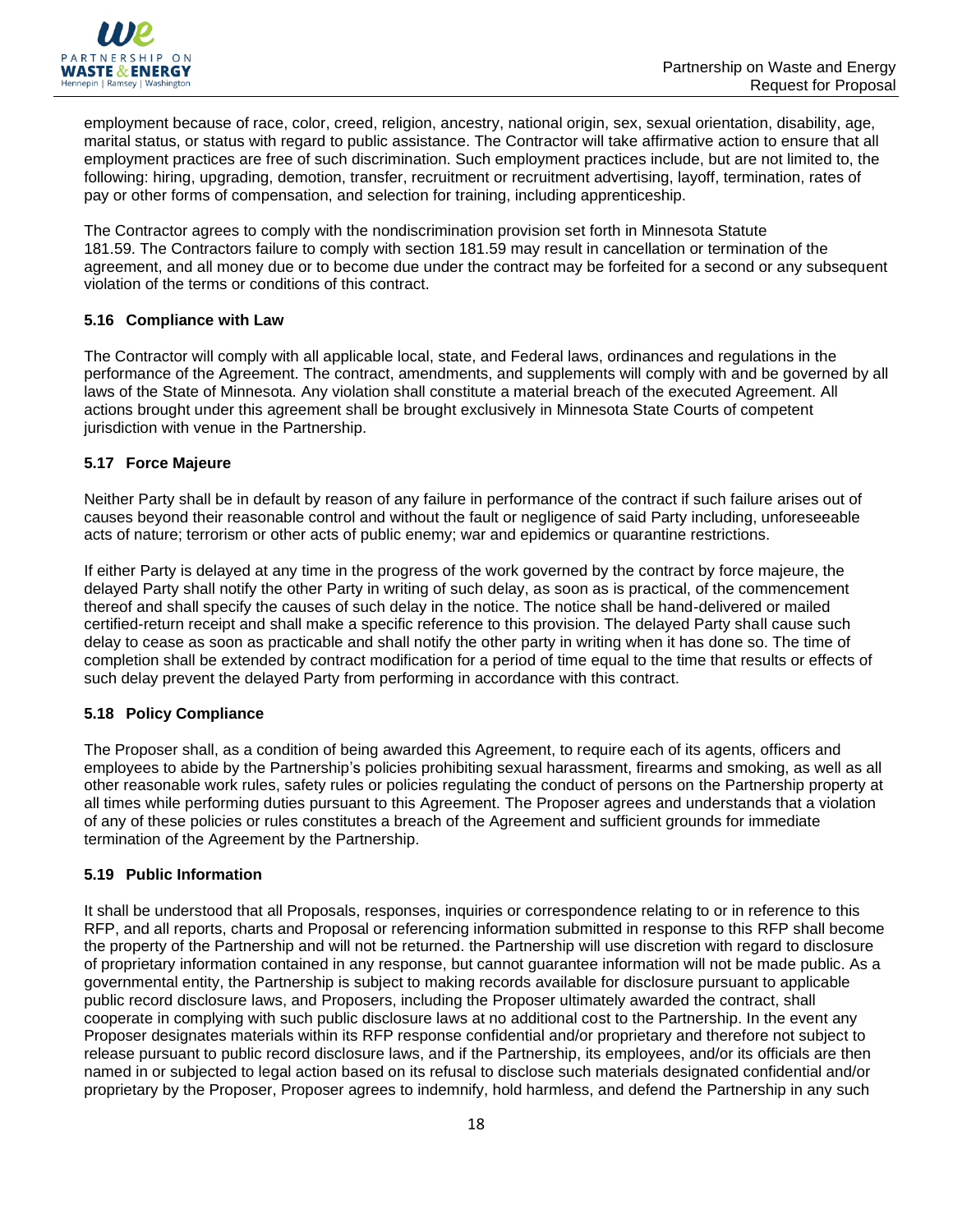

action brought against it regarding the Partnership's refusal to release such Proposer-designated materials pursuant to a public records request.

### **5.20 Audits, Reports, Records and Monitoring Procedures/Records Availability & Retention**

Pursuant to Minn. Stat. section 16C.05 subd. 5, the proposer will:

- Maintain records which reflect all revenues, costs incurred and services provided in the performance of this Agreement.
- Agree that the Partnership, the State Auditor, or legislative authority, or any of their duly authorized representatives at any time during normal business hours, and as often as they may deem reasonably necessary, shall have access to and the right to examine, audit, excerpt, and transcribe any books, documents, papers, records, etc., and accounting procedures and practices and involve transactions relating to this agreement. The proposer agrees to maintain and make available these records for a period of six (6) years from the date of the termination of this agreement.

### **5.21 Data Practices**

All data collected, created, received, maintained, or disseminated for any purpose by the activities of the proposer, because of this agreement shall be governed by the Minnesota Government Data Practices Act, Minnesota Statutes Chapter 13 (Act), as amended and the Rules implementing the Act now in force or as amended. The proposer is subject to the requirements of the Act and Rules and must comply with those requirements as if it is a governmental entity. The remedies contained in section 13.08 of the Act shall apply to the proposer.

### **5.22 Interpretation of Agreement; Venue**

The Agreement shall be interpreted and construed according to the laws of the State of Minnesota. All litigation regarding this Agreement shall be venued in the appropriate State or Federal District Court in Ramsey County, Minnesota.

The provisions of this Agreement are severable. If any part of this Agreement is rendered void, invalid or unenforceable, such rendering shall not affect the validity and enforceability of the remainder of this Agreement.

### **5.23 Clean Up**

If applicable, the Contractor shall at all times keep the Partnership members' premises free from accumulation of waste materials or rubbish caused by its operations.

### **5.24 Protection of Persons and Property**

The Contractor shall take all reasonable precautions for the safety of, and shall provide all reasonable protection to prevent damage, injury or loss to the Partnership's employees and other persons who may be affected; the Contractor's work and materials and equipment which are under the care, custody and control of the Contractor or any of the Contractor's subcontractors; and other property at the project site or adjacent thereto.

Unless otherwise directed by the Partnership's Authorized Representative, the Contractor shall promptly remedy damage or loss to property caused in whole or in part by the Contractor, its employees, officers, or subcontractor(s), or anyone directly employed by any of them, or by anyone for whose acts any of them may be liable.

#### **5.25 Title Risk of Loss**

Title to goods and/or all associated documentation shall pass to the Partnership upon payment by the Partnership for goods and/or associated documentation; or for construction projects, upon incorporation of the goods into the Project.

The Partnership shall be relieved from all risks of loss or damage to goods, and/or all documentation prior to the time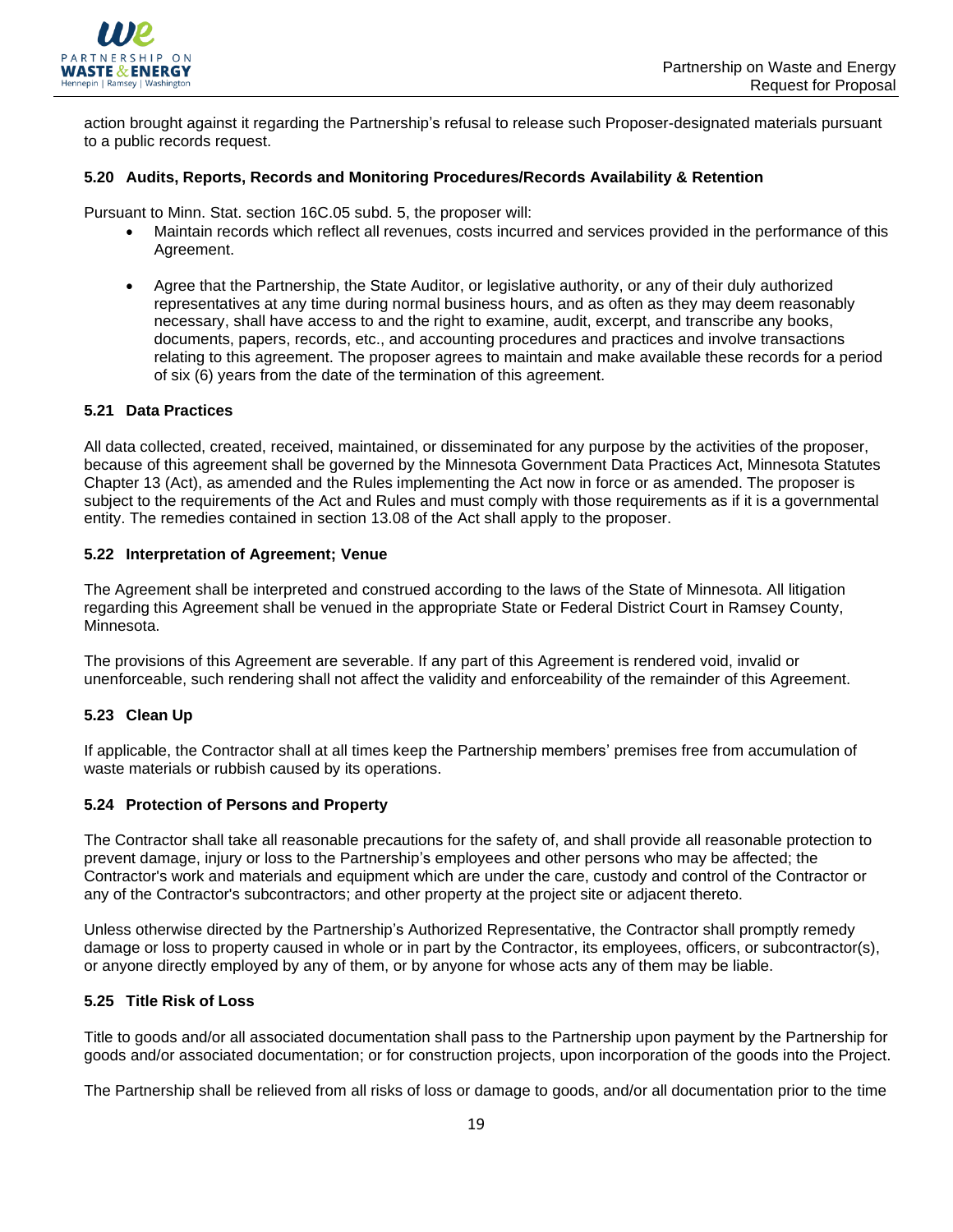

title passes to the Partnership as described above. The Contractor shall not be responsible for loss or damage to goods and/or documentation occasioned by negligence of the Partnership or its employees.

### **5.26 Warranty**

The Contractor warrants that it has the legal right to provide the goods and services identified in this Agreement and further warrants that the goods and services provided shall be in compliance with the provisions of this Agreement.

### **5.27 Ownership of Work Product**

The Contractor agrees that all right, title, and interest in all material that Contractor shall conceive or originate, either individually or jointly with others, and which arises out of the performance of this Agreement, are the property of the Partnership and are by this Agreement assigned to the Partnership along with ownership of any and all copyrights in the material.

Where applicable, works of authorship created by Contractor for the Partnership in performance of this Agreement shall be considered "works made for hire" as defined in the U.S. Copyright Act. Contractor shall, upon the request of the Partnership, execute all papers and perform all other acts necessary to assist the Partnership to obtain and register copyrights on such material.

The Contractor warrants that any materials or products provided or produced by it in the performance of this Agreement will not infringe upon or violate any patent, copyright, trade secret, or any other proprietary right of any third party. Contractor will defend, indemnify, and hold the Partnership harmless from any such third party claims.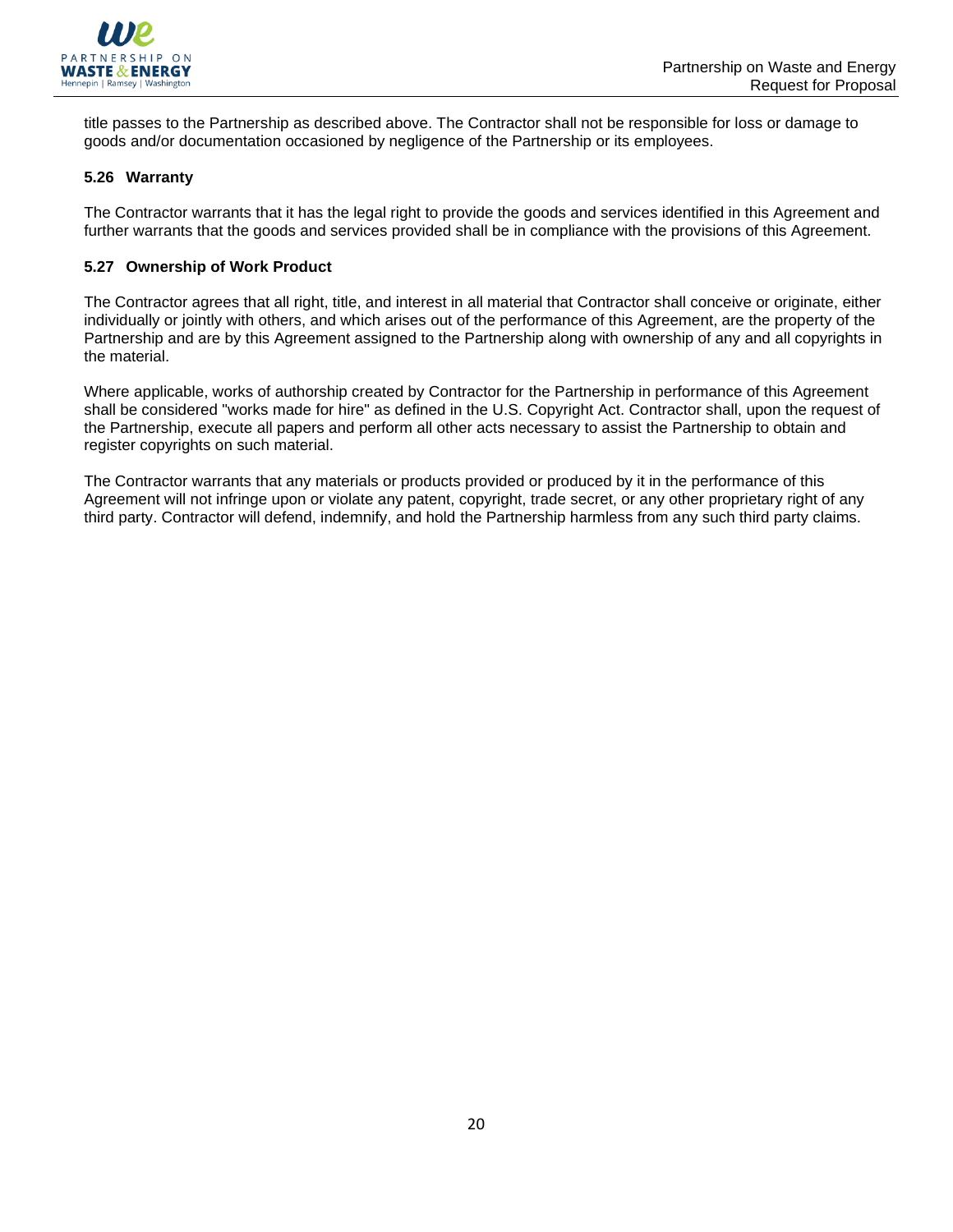

# **Attachments**

- **Attachment 1**  Solicitation Response Form
- **Attachment 2**  Contractor Information and Reference Form
- **Attachment 3**  Contractor Application for Trade Secret Information
- **Attachment 4**  Scope of Work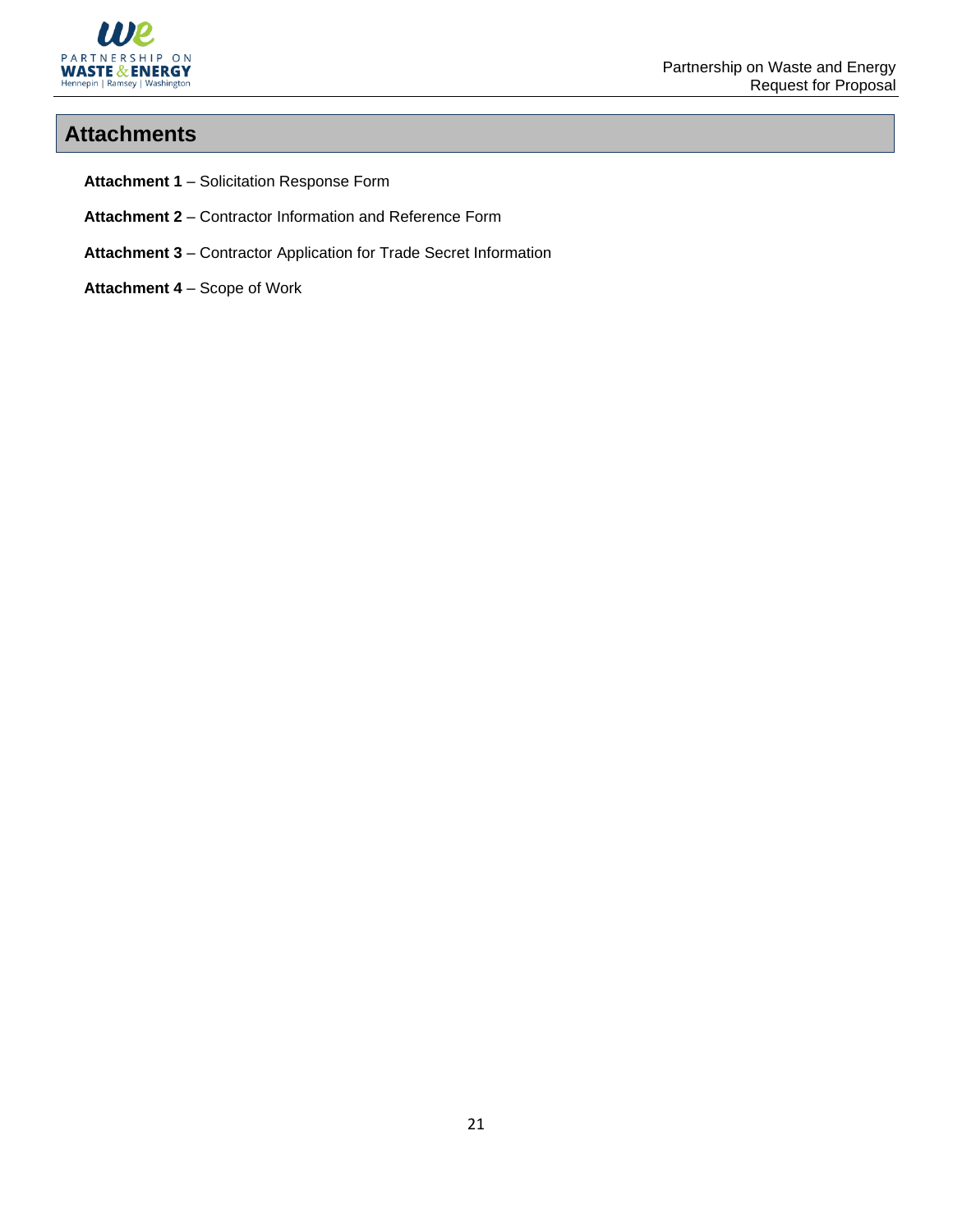

# **Attachment 1 – Solicitation Response Form**

**Solicitation Title:** Emerald Ash Borer Wood Waste Study RFP

## **The following shall be completed by the Contractor:**

Contractor Company Name:

Total Number of Solicitation Pages:

Total Number of Pages in Contractor's Solicitation Response:

Acknowledgement and Number of Solicitation Addenda Received:

## **PLEASE READ THE FOLLOWING BEFORE COMPLETING THIS SOLICITATION RESPONSE FORM**

The provisions of the solicitation document should be reviewed and understood before preparing a solicitation response. Unless the solicitation document provides otherwise, the solicitation response shall be the best price for all labor, equipment, materials and services for the project described in the solicitation document.

# **Estimated Budget: Must not exceed \$24,000. Please including a pricing breakdown as part of your proposal response.**

## ACKNOWLEDGEMENT

By signing below, I certify that I understand, agree, and bind the Contractor to the provisions contained in the solicitation document for the above Solicitation, including the Solicitation and Contract Terms and Conditions and that I am authorized to submit this solicitation response on behalf of the Contractor.

### **COLLUSION**

By signing below, I certify that this solicitation response has been prepared without any collusion with other contractors, competitors, Partnership employees, Washington, Hennepin or Ramsey County employees, or Partnership Board Members and without taking any other action which will restrict competition or constitute fraud or collusion.

Name and Title of Authorized Contractor Representative: \_\_\_\_\_\_\_\_\_\_\_\_\_\_\_\_\_\_\_\_\_\_\_\_

Signature: \_\_\_\_\_\_\_\_\_\_\_\_\_\_\_\_\_\_\_\_\_\_\_\_\_\_\_\_\_\_\_\_\_\_\_\_\_\_\_\_\_\_\_\_\_\_\_\_\_\_\_\_\_\_\_\_\_\_\_\_\_\_\_\_\_\_\_\_\_\_\_\_\_\_\_\_

Date:

Solicitation Title: **Emerald Ash Borer Wood Waste Study RFP**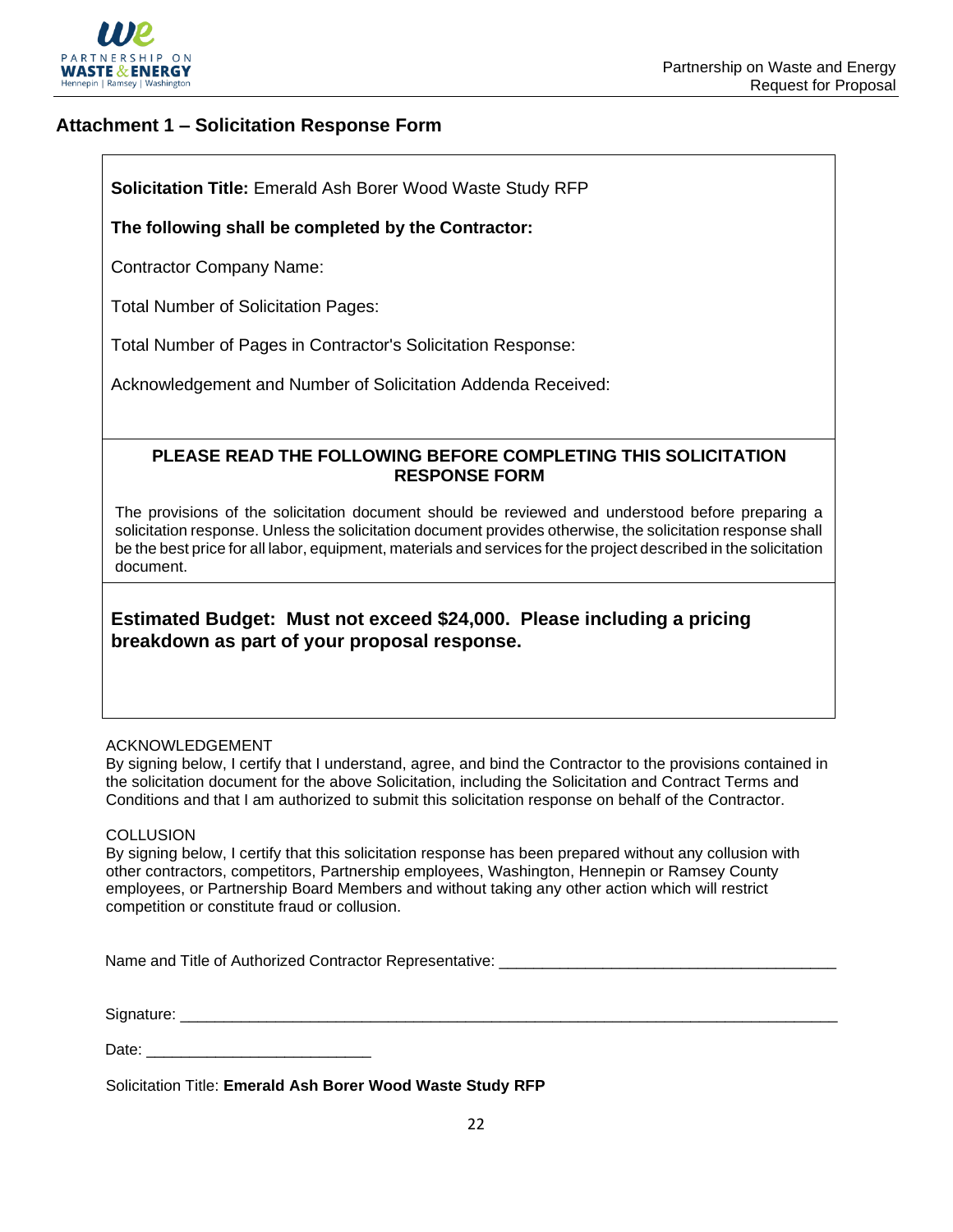

# **Attachment 2 – Contractor Information and Reference Form**

The Partnership requires completion of this form for this solicitation. Failure to submit this completed form with the solicitation response will result in rejection of the Contractor'ssolicitation response.

Company Information:

- 1. Contractor Name (as on file with the MN Secretary of State's Office, if applicable):
- 2. Name of CEO or Company President:
- 3. FEIN / Contractor Tax ID Number:
- 4. Minnesota Business Licenses Filing Number:
- 5. Local Telephone Number:
- 6. Toll Free Telephone Number:
- 7. Fax Number:
- 8. Email Address:
- 9. Address:
- 10. City:
- 11. State:
- 12. Zip Code:
- 13. Is your company a Certified Small Business Enterprise ("CERT SBE")?
- 14. If yes, what is your CERT SBE#?

Solicitation Response Contact:

- 1. Name and Title of the person to contact for questions concerning this solicitation response:
- 2. Local Telephone Number:
- 3. Toll Free Telephone Number:
- 4. Fax Number:
- 5. Email Address:
- 6. Address:
- 7. City:
- 8. State:
- 9. Zip Code:

Contract Mailing Address (if different from Company Information):

- 1. Contact Name and Title:
- 2. Local Telephone Number:
- 3. Toll Free Telephone Number:
- 4. Fax Number:
- 5. Email Address:
- 6. Address:
- 7. City:
- 8. State:
- 9. Zip Code: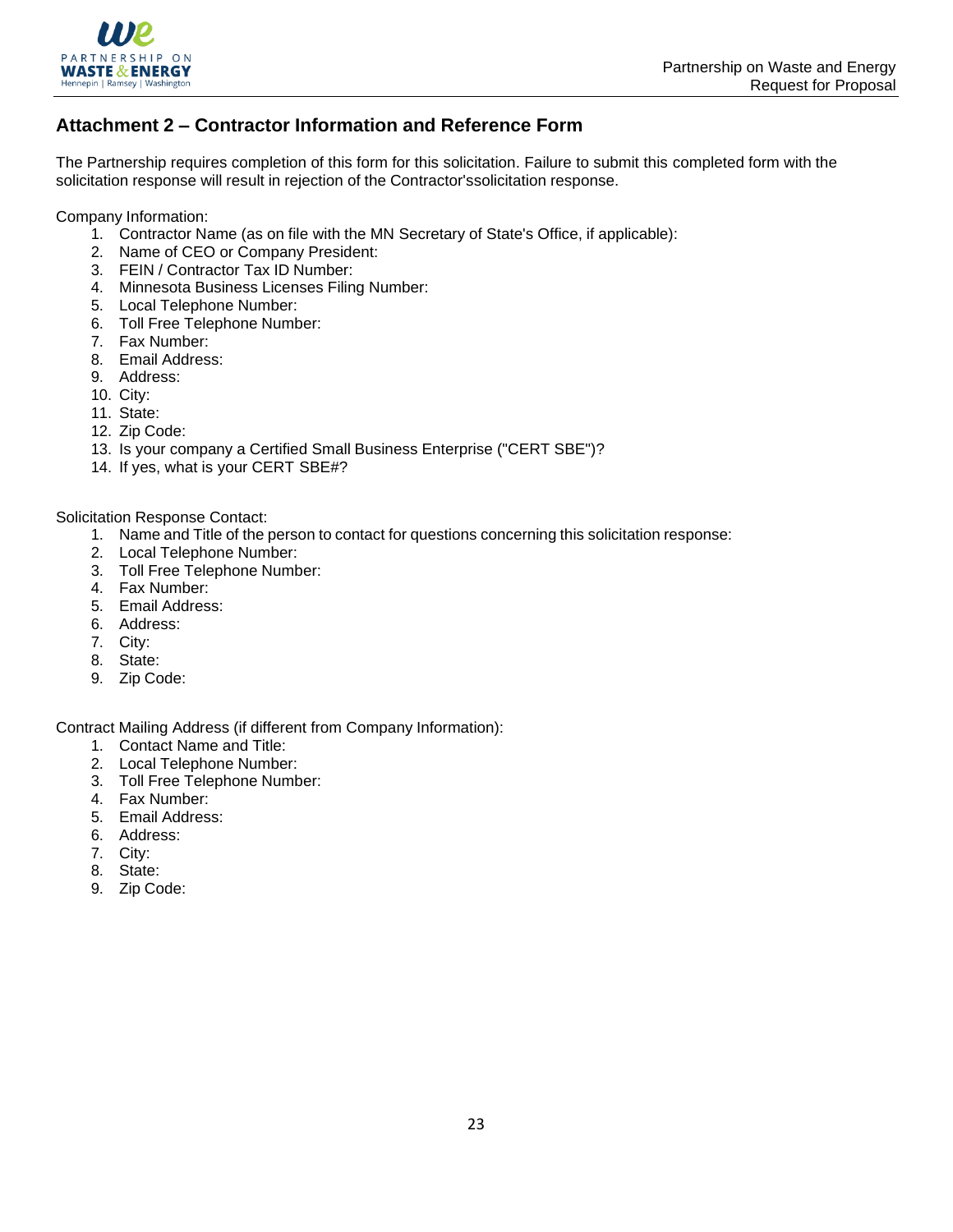

*Reference Requirements:* Provide a minimum of three (3) references for work completedwithin the last five (5) years that is similar to what is requested in this solicitation.

- 1. First Reference
	- Company Name:
	- Contact Name and Title:
	- Local Telephone Number:
	- Toll Free Telephone Number:
	- Email Address:
	- Address:
	- City:
	- State:
	- Zip Code:
	- Description of Work Completed:
- 2. Second Reference
	- Company Name:
	- Contact Name and Title:
	- Local Telephone Number:
	- Toll Free Telephone Number:
	- Email Address:
	- Address:
	- City:
	- State:
	- Zip Code:
	- Description of Work Completed:
- 3. Third Reference
	- Company Name:
	- Contact Name and Title:
	- Local Telephone Number:
	- Toll Free Telephone Number:
	- Email Address:
	- Address:
	- City:
	- State:
	- Zip Code:
	- Description of Work Completed:

Name and Title of Authorized Contractor Representative: \_\_\_\_\_\_\_\_\_\_\_\_\_\_\_\_\_\_\_\_\_\_\_\_\_\_\_\_\_\_\_\_\_\_\_\_\_\_\_\_\_\_\_\_\_\_\_\_\_\_

Signature:  $\Box$ 

Date:  $\Box$